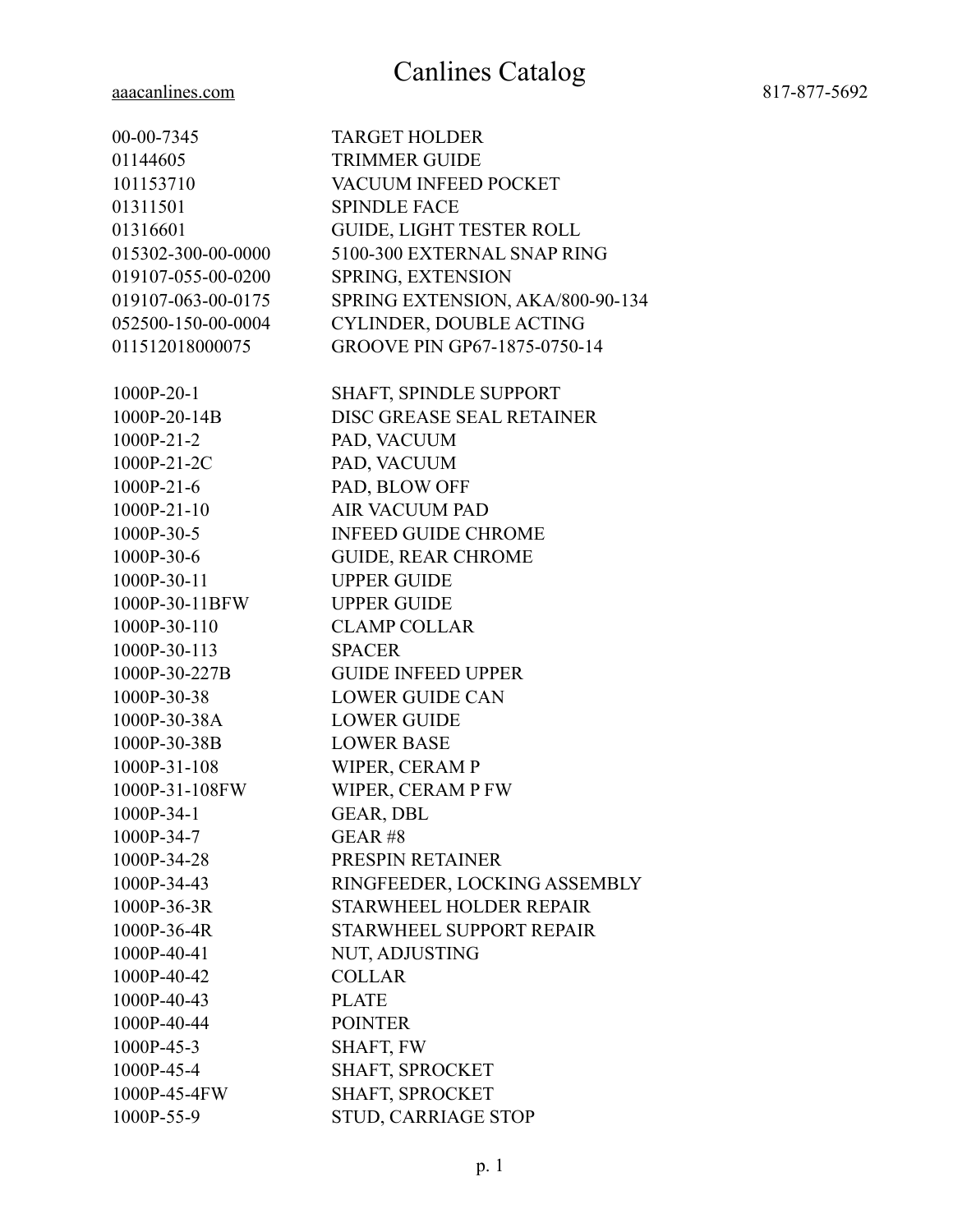| SHAFT, VIBRATING ROLLER<br>1000P-90-1<br>1000P-90-2<br><b>SHAFT VIB ROLLER</b><br>1000P-90-3<br>COLLAR, SPLIT<br>1000P-90-4<br><b>SPACER</b><br>1000P-90-5<br>COLLAR, SPLIT<br>1000P-90-6<br><b>BEARING</b><br>1000P-90-7<br><b>CAM</b><br>1000P-90-8CE<br>SHAFT, PLATE CYLINDER CERAMIC<br>SHAFT, PLATE CYLINDER CHROME<br>1000P-90-8CH<br>GEAR #10 13 TOOTH, SAME AS 1000P-90-52<br>1000P-90-11/13<br>GEAR #13, SAME AS 1000P-90-53<br>1000P-90-12<br>1000P-90-13/24<br><b>GEAR 24 TOOTH</b><br>1000P-90-13A<br>GEAR#6<br>1000P-90-13/15<br><b>GEAR 15 TOOTH</b><br>1000P-90-14<br>SHAFT, SAME AS 1000P-90-95<br><b>GEAR 49 TOOTH HEAT TREAT</b><br>1000P-90-15/49<br>1000P-90-15/58<br><b>GEAR #58 TOOTH</b><br><b>DUCTOR SHAFT</b><br>1000P-90-20<br>SHAFT, DUCTOR ROLLER MODIFIED JUMBO<br>1000P-90-20MJ<br>SQUARE END DUCTOR SHAFT 16oz.<br>1000P-90-20SE<br>ROD, PIVOT ARM<br>1000P-90-25<br>KNOB, HANDLE<br>1000P-90-26<br>ARM, FRONT DUCTOR<br>1000P-90-28<br>ARM V CUT FRONT DUCTOR<br>1000P-90-28D<br>1000P-90-28M<br>ARM SQ. END DUCTOR<br>ARM SQ. END DUCTOR<br>1000P-90-28MSE<br>ARM SQ. END DUCTOR<br>1000P-90-28SE<br><b>DUCTOR ASSEMBLY</b><br>1000P-90-29D<br>1000P-90-29FW<br>ARM, DUCTOR<br><b>GUARD, INKER</b><br>1000P-90-30<br>1000P-90-31<br><b>COVER</b><br>1000P-90-32<br><b>GUARD</b><br>1000P-90-52<br>GEAR, 13 TEETH-SAME AS 1000P-90-11/13<br>GEAR, 86 TOOTH-SAME AS 1000P-90-12<br>1000P-90-53<br>GEAR IDLER HT 29 TOOTH, 800-90-26/29<br>1000P-90-57<br>GEAR #52 TOOTH- SAME AS 800-90-38<br>1000P-90-58<br>1000P-90-59<br>GEAR 40 TOOTH- SAME AS 800-90-107<br>SHAFT, DUCTOR CAM DRIVE SAME AS 1000P-90-14<br>1000P-90-95<br>1000P-90-97<br><b>ANTI-BACKLASH GEAR</b><br><b>ANTI-BACKLASH GEAR</b><br>1000P-90-98<br>1000P-90-99<br>NOT FOR SALE, CENTER INKER FRAME (PLATE A)<br>NOT FOR SALE, FRONT INKER PLATE (PLATE B)<br>1000P-90-100 | 1000P-65-4 | CAP, SPINDLE SCREW |
|------------------------------------------------------------------------------------------------------------------------------------------------------------------------------------------------------------------------------------------------------------------------------------------------------------------------------------------------------------------------------------------------------------------------------------------------------------------------------------------------------------------------------------------------------------------------------------------------------------------------------------------------------------------------------------------------------------------------------------------------------------------------------------------------------------------------------------------------------------------------------------------------------------------------------------------------------------------------------------------------------------------------------------------------------------------------------------------------------------------------------------------------------------------------------------------------------------------------------------------------------------------------------------------------------------------------------------------------------------------------------------------------------------------------------------------------------------------------------------------------------------------------------------------------------------------------------------------------------------------------------------------------------------------------------------------------------------------------------------------------------------------------------------------------------------------------------------------------------------------------------|------------|--------------------|
|                                                                                                                                                                                                                                                                                                                                                                                                                                                                                                                                                                                                                                                                                                                                                                                                                                                                                                                                                                                                                                                                                                                                                                                                                                                                                                                                                                                                                                                                                                                                                                                                                                                                                                                                                                                                                                                                              |            |                    |
|                                                                                                                                                                                                                                                                                                                                                                                                                                                                                                                                                                                                                                                                                                                                                                                                                                                                                                                                                                                                                                                                                                                                                                                                                                                                                                                                                                                                                                                                                                                                                                                                                                                                                                                                                                                                                                                                              |            |                    |
|                                                                                                                                                                                                                                                                                                                                                                                                                                                                                                                                                                                                                                                                                                                                                                                                                                                                                                                                                                                                                                                                                                                                                                                                                                                                                                                                                                                                                                                                                                                                                                                                                                                                                                                                                                                                                                                                              |            |                    |
|                                                                                                                                                                                                                                                                                                                                                                                                                                                                                                                                                                                                                                                                                                                                                                                                                                                                                                                                                                                                                                                                                                                                                                                                                                                                                                                                                                                                                                                                                                                                                                                                                                                                                                                                                                                                                                                                              |            |                    |
|                                                                                                                                                                                                                                                                                                                                                                                                                                                                                                                                                                                                                                                                                                                                                                                                                                                                                                                                                                                                                                                                                                                                                                                                                                                                                                                                                                                                                                                                                                                                                                                                                                                                                                                                                                                                                                                                              |            |                    |
|                                                                                                                                                                                                                                                                                                                                                                                                                                                                                                                                                                                                                                                                                                                                                                                                                                                                                                                                                                                                                                                                                                                                                                                                                                                                                                                                                                                                                                                                                                                                                                                                                                                                                                                                                                                                                                                                              |            |                    |
|                                                                                                                                                                                                                                                                                                                                                                                                                                                                                                                                                                                                                                                                                                                                                                                                                                                                                                                                                                                                                                                                                                                                                                                                                                                                                                                                                                                                                                                                                                                                                                                                                                                                                                                                                                                                                                                                              |            |                    |
|                                                                                                                                                                                                                                                                                                                                                                                                                                                                                                                                                                                                                                                                                                                                                                                                                                                                                                                                                                                                                                                                                                                                                                                                                                                                                                                                                                                                                                                                                                                                                                                                                                                                                                                                                                                                                                                                              |            |                    |
|                                                                                                                                                                                                                                                                                                                                                                                                                                                                                                                                                                                                                                                                                                                                                                                                                                                                                                                                                                                                                                                                                                                                                                                                                                                                                                                                                                                                                                                                                                                                                                                                                                                                                                                                                                                                                                                                              |            |                    |
|                                                                                                                                                                                                                                                                                                                                                                                                                                                                                                                                                                                                                                                                                                                                                                                                                                                                                                                                                                                                                                                                                                                                                                                                                                                                                                                                                                                                                                                                                                                                                                                                                                                                                                                                                                                                                                                                              |            |                    |
|                                                                                                                                                                                                                                                                                                                                                                                                                                                                                                                                                                                                                                                                                                                                                                                                                                                                                                                                                                                                                                                                                                                                                                                                                                                                                                                                                                                                                                                                                                                                                                                                                                                                                                                                                                                                                                                                              |            |                    |
|                                                                                                                                                                                                                                                                                                                                                                                                                                                                                                                                                                                                                                                                                                                                                                                                                                                                                                                                                                                                                                                                                                                                                                                                                                                                                                                                                                                                                                                                                                                                                                                                                                                                                                                                                                                                                                                                              |            |                    |
|                                                                                                                                                                                                                                                                                                                                                                                                                                                                                                                                                                                                                                                                                                                                                                                                                                                                                                                                                                                                                                                                                                                                                                                                                                                                                                                                                                                                                                                                                                                                                                                                                                                                                                                                                                                                                                                                              |            |                    |
|                                                                                                                                                                                                                                                                                                                                                                                                                                                                                                                                                                                                                                                                                                                                                                                                                                                                                                                                                                                                                                                                                                                                                                                                                                                                                                                                                                                                                                                                                                                                                                                                                                                                                                                                                                                                                                                                              |            |                    |
|                                                                                                                                                                                                                                                                                                                                                                                                                                                                                                                                                                                                                                                                                                                                                                                                                                                                                                                                                                                                                                                                                                                                                                                                                                                                                                                                                                                                                                                                                                                                                                                                                                                                                                                                                                                                                                                                              |            |                    |
|                                                                                                                                                                                                                                                                                                                                                                                                                                                                                                                                                                                                                                                                                                                                                                                                                                                                                                                                                                                                                                                                                                                                                                                                                                                                                                                                                                                                                                                                                                                                                                                                                                                                                                                                                                                                                                                                              |            |                    |
|                                                                                                                                                                                                                                                                                                                                                                                                                                                                                                                                                                                                                                                                                                                                                                                                                                                                                                                                                                                                                                                                                                                                                                                                                                                                                                                                                                                                                                                                                                                                                                                                                                                                                                                                                                                                                                                                              |            |                    |
|                                                                                                                                                                                                                                                                                                                                                                                                                                                                                                                                                                                                                                                                                                                                                                                                                                                                                                                                                                                                                                                                                                                                                                                                                                                                                                                                                                                                                                                                                                                                                                                                                                                                                                                                                                                                                                                                              |            |                    |
|                                                                                                                                                                                                                                                                                                                                                                                                                                                                                                                                                                                                                                                                                                                                                                                                                                                                                                                                                                                                                                                                                                                                                                                                                                                                                                                                                                                                                                                                                                                                                                                                                                                                                                                                                                                                                                                                              |            |                    |
|                                                                                                                                                                                                                                                                                                                                                                                                                                                                                                                                                                                                                                                                                                                                                                                                                                                                                                                                                                                                                                                                                                                                                                                                                                                                                                                                                                                                                                                                                                                                                                                                                                                                                                                                                                                                                                                                              |            |                    |
|                                                                                                                                                                                                                                                                                                                                                                                                                                                                                                                                                                                                                                                                                                                                                                                                                                                                                                                                                                                                                                                                                                                                                                                                                                                                                                                                                                                                                                                                                                                                                                                                                                                                                                                                                                                                                                                                              |            |                    |
|                                                                                                                                                                                                                                                                                                                                                                                                                                                                                                                                                                                                                                                                                                                                                                                                                                                                                                                                                                                                                                                                                                                                                                                                                                                                                                                                                                                                                                                                                                                                                                                                                                                                                                                                                                                                                                                                              |            |                    |
|                                                                                                                                                                                                                                                                                                                                                                                                                                                                                                                                                                                                                                                                                                                                                                                                                                                                                                                                                                                                                                                                                                                                                                                                                                                                                                                                                                                                                                                                                                                                                                                                                                                                                                                                                                                                                                                                              |            |                    |
|                                                                                                                                                                                                                                                                                                                                                                                                                                                                                                                                                                                                                                                                                                                                                                                                                                                                                                                                                                                                                                                                                                                                                                                                                                                                                                                                                                                                                                                                                                                                                                                                                                                                                                                                                                                                                                                                              |            |                    |
|                                                                                                                                                                                                                                                                                                                                                                                                                                                                                                                                                                                                                                                                                                                                                                                                                                                                                                                                                                                                                                                                                                                                                                                                                                                                                                                                                                                                                                                                                                                                                                                                                                                                                                                                                                                                                                                                              |            |                    |
|                                                                                                                                                                                                                                                                                                                                                                                                                                                                                                                                                                                                                                                                                                                                                                                                                                                                                                                                                                                                                                                                                                                                                                                                                                                                                                                                                                                                                                                                                                                                                                                                                                                                                                                                                                                                                                                                              |            |                    |
|                                                                                                                                                                                                                                                                                                                                                                                                                                                                                                                                                                                                                                                                                                                                                                                                                                                                                                                                                                                                                                                                                                                                                                                                                                                                                                                                                                                                                                                                                                                                                                                                                                                                                                                                                                                                                                                                              |            |                    |
|                                                                                                                                                                                                                                                                                                                                                                                                                                                                                                                                                                                                                                                                                                                                                                                                                                                                                                                                                                                                                                                                                                                                                                                                                                                                                                                                                                                                                                                                                                                                                                                                                                                                                                                                                                                                                                                                              |            |                    |
|                                                                                                                                                                                                                                                                                                                                                                                                                                                                                                                                                                                                                                                                                                                                                                                                                                                                                                                                                                                                                                                                                                                                                                                                                                                                                                                                                                                                                                                                                                                                                                                                                                                                                                                                                                                                                                                                              |            |                    |
|                                                                                                                                                                                                                                                                                                                                                                                                                                                                                                                                                                                                                                                                                                                                                                                                                                                                                                                                                                                                                                                                                                                                                                                                                                                                                                                                                                                                                                                                                                                                                                                                                                                                                                                                                                                                                                                                              |            |                    |
|                                                                                                                                                                                                                                                                                                                                                                                                                                                                                                                                                                                                                                                                                                                                                                                                                                                                                                                                                                                                                                                                                                                                                                                                                                                                                                                                                                                                                                                                                                                                                                                                                                                                                                                                                                                                                                                                              |            |                    |
|                                                                                                                                                                                                                                                                                                                                                                                                                                                                                                                                                                                                                                                                                                                                                                                                                                                                                                                                                                                                                                                                                                                                                                                                                                                                                                                                                                                                                                                                                                                                                                                                                                                                                                                                                                                                                                                                              |            |                    |
|                                                                                                                                                                                                                                                                                                                                                                                                                                                                                                                                                                                                                                                                                                                                                                                                                                                                                                                                                                                                                                                                                                                                                                                                                                                                                                                                                                                                                                                                                                                                                                                                                                                                                                                                                                                                                                                                              |            |                    |
|                                                                                                                                                                                                                                                                                                                                                                                                                                                                                                                                                                                                                                                                                                                                                                                                                                                                                                                                                                                                                                                                                                                                                                                                                                                                                                                                                                                                                                                                                                                                                                                                                                                                                                                                                                                                                                                                              |            |                    |
|                                                                                                                                                                                                                                                                                                                                                                                                                                                                                                                                                                                                                                                                                                                                                                                                                                                                                                                                                                                                                                                                                                                                                                                                                                                                                                                                                                                                                                                                                                                                                                                                                                                                                                                                                                                                                                                                              |            |                    |
|                                                                                                                                                                                                                                                                                                                                                                                                                                                                                                                                                                                                                                                                                                                                                                                                                                                                                                                                                                                                                                                                                                                                                                                                                                                                                                                                                                                                                                                                                                                                                                                                                                                                                                                                                                                                                                                                              |            |                    |
|                                                                                                                                                                                                                                                                                                                                                                                                                                                                                                                                                                                                                                                                                                                                                                                                                                                                                                                                                                                                                                                                                                                                                                                                                                                                                                                                                                                                                                                                                                                                                                                                                                                                                                                                                                                                                                                                              |            |                    |
|                                                                                                                                                                                                                                                                                                                                                                                                                                                                                                                                                                                                                                                                                                                                                                                                                                                                                                                                                                                                                                                                                                                                                                                                                                                                                                                                                                                                                                                                                                                                                                                                                                                                                                                                                                                                                                                                              |            |                    |
|                                                                                                                                                                                                                                                                                                                                                                                                                                                                                                                                                                                                                                                                                                                                                                                                                                                                                                                                                                                                                                                                                                                                                                                                                                                                                                                                                                                                                                                                                                                                                                                                                                                                                                                                                                                                                                                                              |            |                    |
|                                                                                                                                                                                                                                                                                                                                                                                                                                                                                                                                                                                                                                                                                                                                                                                                                                                                                                                                                                                                                                                                                                                                                                                                                                                                                                                                                                                                                                                                                                                                                                                                                                                                                                                                                                                                                                                                              |            |                    |
|                                                                                                                                                                                                                                                                                                                                                                                                                                                                                                                                                                                                                                                                                                                                                                                                                                                                                                                                                                                                                                                                                                                                                                                                                                                                                                                                                                                                                                                                                                                                                                                                                                                                                                                                                                                                                                                                              |            |                    |
|                                                                                                                                                                                                                                                                                                                                                                                                                                                                                                                                                                                                                                                                                                                                                                                                                                                                                                                                                                                                                                                                                                                                                                                                                                                                                                                                                                                                                                                                                                                                                                                                                                                                                                                                                                                                                                                                              |            |                    |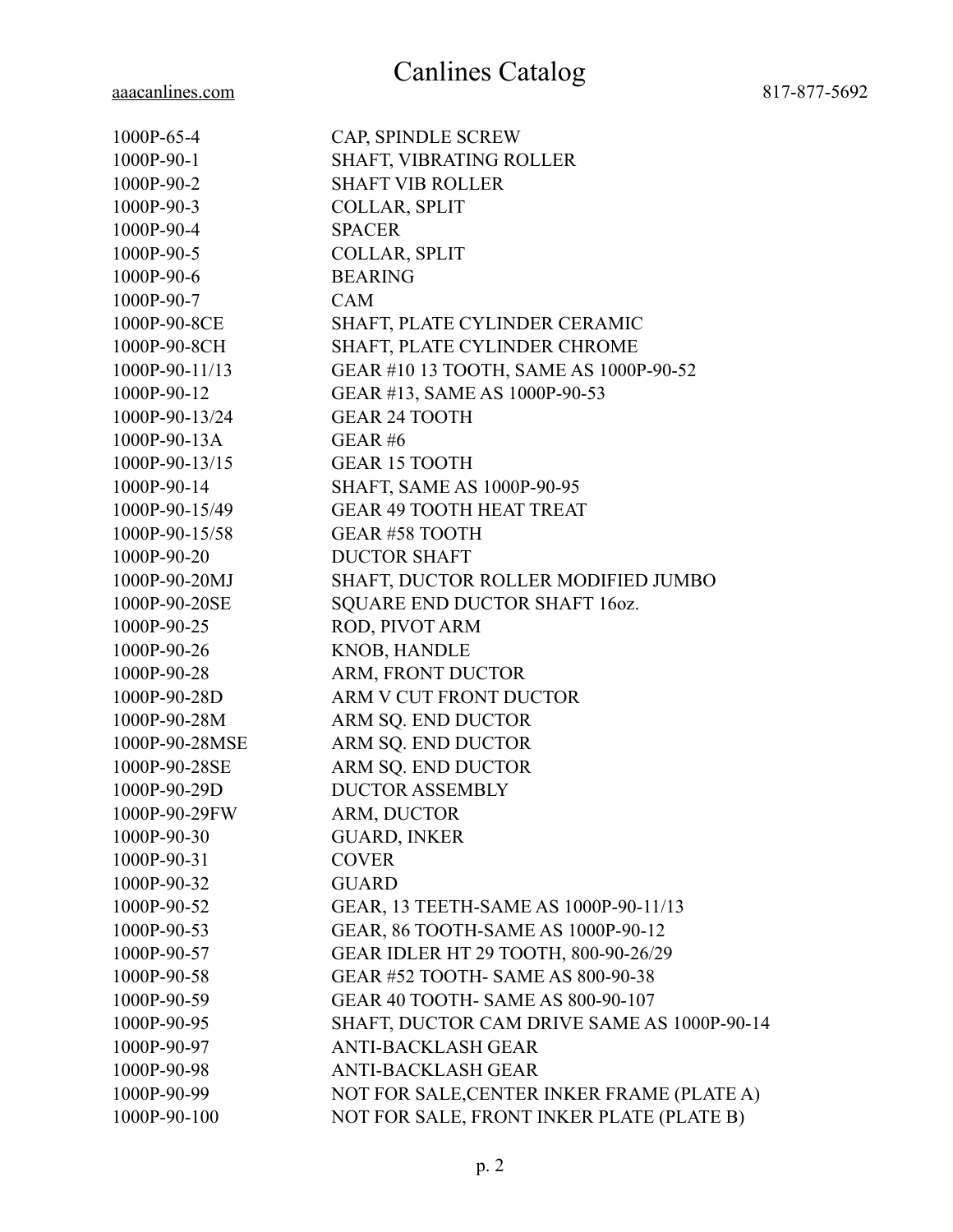1000P-90-107 1000P-90-108 1000P-90-109 1000P-90-110 1000P-90-111 1000P-90-112 1000P-90-113 1000P-90-114 1000P-90-115 1000P-90-116 1000P-90-124 1000P-90-125 1000P-90-127 1000P-90-128 1000P-90-140 1000P-90-141 1000P-90-142 1000P-90-143 1000P-90-143M2 1000P-90-144 1000P-90-145 1000P-91-1 1000P-91-2 1000P-91-3 1000P-91-4 1000P-91-5 1000P-91-6 1000P-91-7 1000P-91-8 1000P-91-9 1000P-91-10 1000P-91-11 1000P-91-12 1000P-91-13 1000P-91-13A 1000P-91-14 1000P-91-15 1000P-91-16 1000P-98-1 1000P-98-1WP 1000P-98-3 1000P-245-2 1000P-245-2CE CAP CLAMP STUD, GEAR CLUTCH GEAR #5 RETAINER THRUST BEARING SHIM CAP, RETAINER SCREW, CLUTCH GEAR #9 GEAR 52 TEETH HUB, ANTI-BACKLASH RING BEARER GEAR 27 TEETH GEAR #15 BASE, PIVOT ARM ARM, TOP PIVOT ARM, REAR DUCTOR PIVOT PIVOT, DUCTOR ROLLER PIVOT, DUCTOR ARM MODIFIED 2 HUB, ANTI-BACKLASH RING BEARER (BALL FINDLY SK1577122) GUARD, SHAFT RIGHT HAND GUARD, SHAFT LEFT HAND CLAMP, RIGHT HAND CLAMP, LEFT HAND FRAME, FOUNTAIN LEFT HAND FRAME, FOUNTAIN RIGHT HAND PIN, LOCATOR CLAMP, FOUNTAIN BLADE BLOCK, FOUNTAIN PIN, CLEVIS SPRING, COMPRESSION LC 055J 02 S LEVER SCREW, DIFFERENTIAL SPRING LC – 047E -19-M BLADE, PIN (FINGER) SUPPORT FOUNTAIN RETAINER, SCREW ARM, TIMING PLATE, WEAR BUSHING, TAPERED INK FOUNTAIN ROLLER SHAFT TUNGSTEN INK FOUNTAIN ROLLER CERAMIC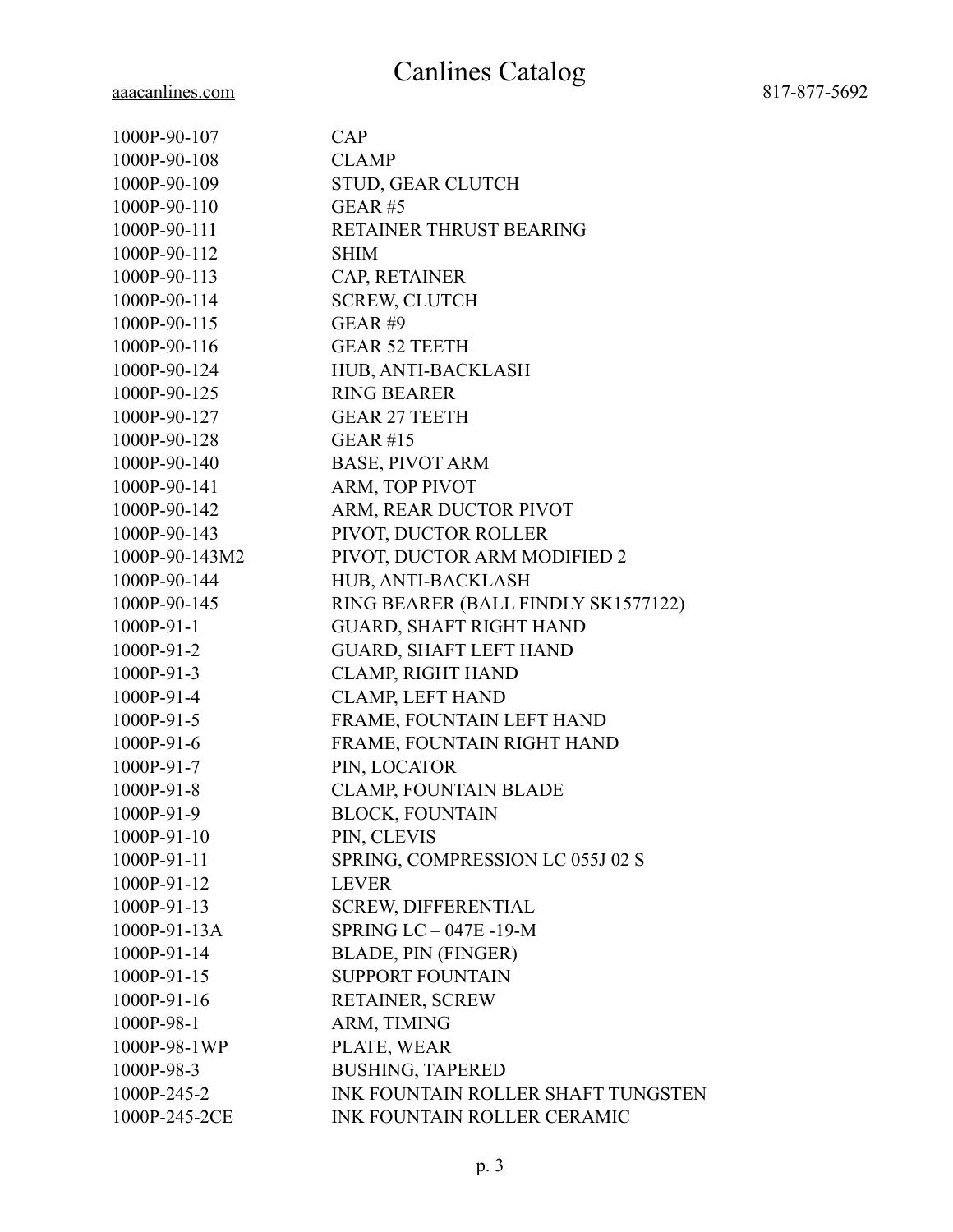| 1000P-308-18       | ROLL, WATER COOLED CERAMIC                        |
|--------------------|---------------------------------------------------|
| 1000P-308-18R      | REPAIR 1000P-308-18                               |
| 1000P-308-19       | OSCILLATING ROLL CERAMIC                          |
| 1000P-308-19R      | REPAIR 1000P-308-19                               |
| 1000P-308-4        | SHAFT, OSCILLATING ROLL                           |
| 1000P-362-7        | <b>BLADE, BACK-UP DUCTOR</b>                      |
| 1000P-362-7D       | <b>BLADE, BACK-UP DUCTOR</b>                      |
| 1000P-362-11       | <b>ADJUSTING SCREW</b>                            |
| 1000P-362-1R       | <b>REPAIR</b>                                     |
| 1000P-362-47       | <b>BLADE, DUCTOR</b>                              |
| 1000P-362-47D      | <b>BLADE, DUCTOR</b>                              |
| 1000P-362-54       | <b>SCRAPER</b>                                    |
| 1000P-362-91       | <b>SCRAPPER, SIDE</b>                             |
| 1000P-376-3        | <b>BLOCK</b>                                      |
| 1000P-384-1        | <b>KNOB</b>                                       |
| 1000P-384-2        | INK FOUNTAIN ROLLER TUNGSTEN, SAME AS 1000P-245-2 |
| 1000P-384-2R       | <b>FOUNTAIN ROLLER REPAIR</b>                     |
| 1000P-388-1        | ARM, FORM ROLL PIVOT                              |
| 1000P-388-1M       | ARM, PIVOT MODIFIED                               |
| 1000P-388-2        | ARM, FORM ROLL PIVOT                              |
| 1000P-388-2M       | ARM, PIVOT MODIFIED                               |
| 1000P-388-3        | ARM, FORM ROLL PIVOT                              |
| 1000P-388-3M       | ARM, PIVOT MODIFIED                               |
| 1000P-388-4        | ARM, FORM ROLL PIVOT                              |
| 1000P-388-4M       | ARM, PIVOT MODIFIED                               |
| 1000P-388-8        | COVER, FORM ROLL DISENGAGE                        |
| 1000P-388-9        | COVER, FORM ROLL DISENGAGE                        |
| 1000P-490-1        | SHAFT, WEDGE, FORM ROLL DISENGAGE                 |
| 1000P-490-1A2      | SHAFT, WEDGE, FORM ROLL DISENGAGE                 |
| 1000P-490-2        | SPACER, WEDGE SHAFT                               |
| 1000P-490-3        | <b>LINK</b>                                       |
| 1000P-490-5        | SUPPORT, FRONT SPRING                             |
| 1000P-490-6        | SUPPORT, SPRING                                   |
| 1000P-490-7        | <b>BLOCK, STOP</b>                                |
| 1000P-490-8        | <b>HANDLE</b>                                     |
| 1000P-A-99         | <b>INKER SUPPORT SHAFT ASSEMBLY</b>               |
| 102500-012-00-0001 | UNION ROTARY DEUBLIN 1005-00-038                  |
| 11236-19           | <b>PAD BUMPER</b>                                 |
| 11236-21           | PAD, TRANSFER                                     |
| 11236-21 1.5       | PAD, TRANSFER                                     |
| 116-033            | <b>PUSH SLEEVE</b>                                |
| 116-036            | <b>CYLINDER HOUSING</b>                           |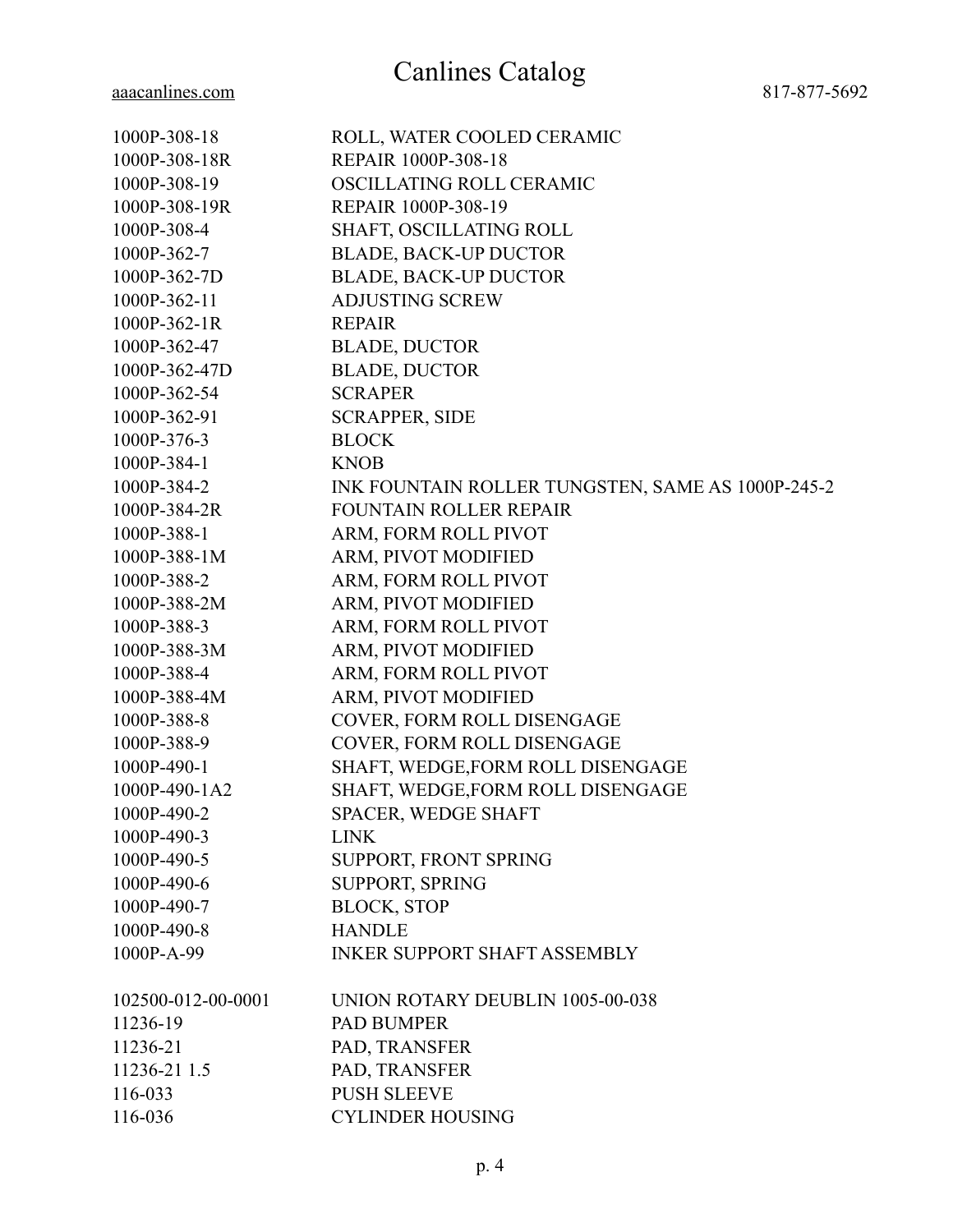# Canlines Catalog 817-877-5692

| aaacanlines.com |
|-----------------|

| 11940-10CE          | SHAFT, VIBRATING ROLLER CERAMIC 12oz.          |
|---------------------|------------------------------------------------|
| 11940-10CH          | SHAFT, VIBRATING ROLLER CHROME 12oz.           |
| 11940-11            | <b>DUCTOR SHAFT</b>                            |
| 11940-13            | SHAFT, DIST. ROLL                              |
| 11940-13M           | DISTRIBUTOR SHAFT ROLLER-MODIFIED              |
| 11940-16            | ROLL, SHAFT FORM                               |
| 11940-17            | ROLL, SHAFT FORM                               |
| 11940-2             | <b>BLADE, FOUNTAIN</b>                         |
| 11940-24            | FOUNTAIN, SUPPORT                              |
| 11940-25            | <b>BLOCK, FOUNTAIN-2 PCS</b>                   |
| 11940-26            | ROLLER, DUCTOR                                 |
| 11940-27            | <b>SHAFT, DUCTOR</b>                           |
| 11940-27SE          | <b>SHAFT SQ END DUCTOR</b>                     |
| 11940-28A           | <b>SEAL, SCRAPER</b>                           |
| 11940-29            | <b>DUCTOR SHAFT</b>                            |
| 11940-3             | <b>CLAMP, FOUNTAIN BLADE</b>                   |
| 11940-5             | FOUNTAIN ROLLER TUNGSTEN                       |
| 11940-5CE           | <b>FOUNTAIN ROLL CERAMIC</b>                   |
| 11940-6             | ROLLER, OSCILLATING CERAMIC                    |
| 11940-7             | SHAFT, INKER ROLLER CHROME                     |
| 11940-8             | ROLLER, OSCILLATING CERAMIC                    |
| 11940-9CE           | SHAFT, OSCILLATING ROLL CERAMIC                |
| 11940-9CH           | SHAFT, OSCILLATING ROLL CHROME                 |
| 11941-03            | <b>CAM</b>                                     |
| 11941-60            | <b>BLOCK, PULL BACK</b>                        |
| 120200-000-00-0001  | <b>CLIP TUBING</b>                             |
| 1250-1250           | POLY PAK SEAL, SAME AS 800-90-87P              |
| 1999924F            | <b>CRANK SHAFT BEARING HOUSING</b>             |
| 1999924F-SLEEVE     | CRANK SHAFT BEARING HOUSING SLEEVE REPLACEMENT |
| $1 - CAN - 90 - 30$ | <b>GUARD/COVER INKER</b>                       |
| 1-CAN-90-31         | <b>GUARD/COVER INKER</b>                       |
| 1-CAN-90-32         | <b>GUARD/COVER INKER</b>                       |
| 261162-B            | <b>KEY GUIDE</b>                               |
| 261163 E            | <b>GUIDE, NECKER</b>                           |
| 261164-D            | PIN, FOLLOWER RETAINING                        |
| 261165              | <b>SPACER</b>                                  |
| 261166              | <b>LIFT ROD</b>                                |
| 4000B-27-3          | PAD, AIR VACUUM                                |
| 4000B-30-13         | PRINTER INFEED GUIDE                           |
| 4000B-30-15         | <b>GUIDE, FRONT INFEED</b>                     |
| 4000B-30-16         | <b>REAR INFEED GUIDE</b>                       |
| 4000B-30-17         | UPPER INFEED GUIDE ALUMI-TEK                   |
|                     |                                                |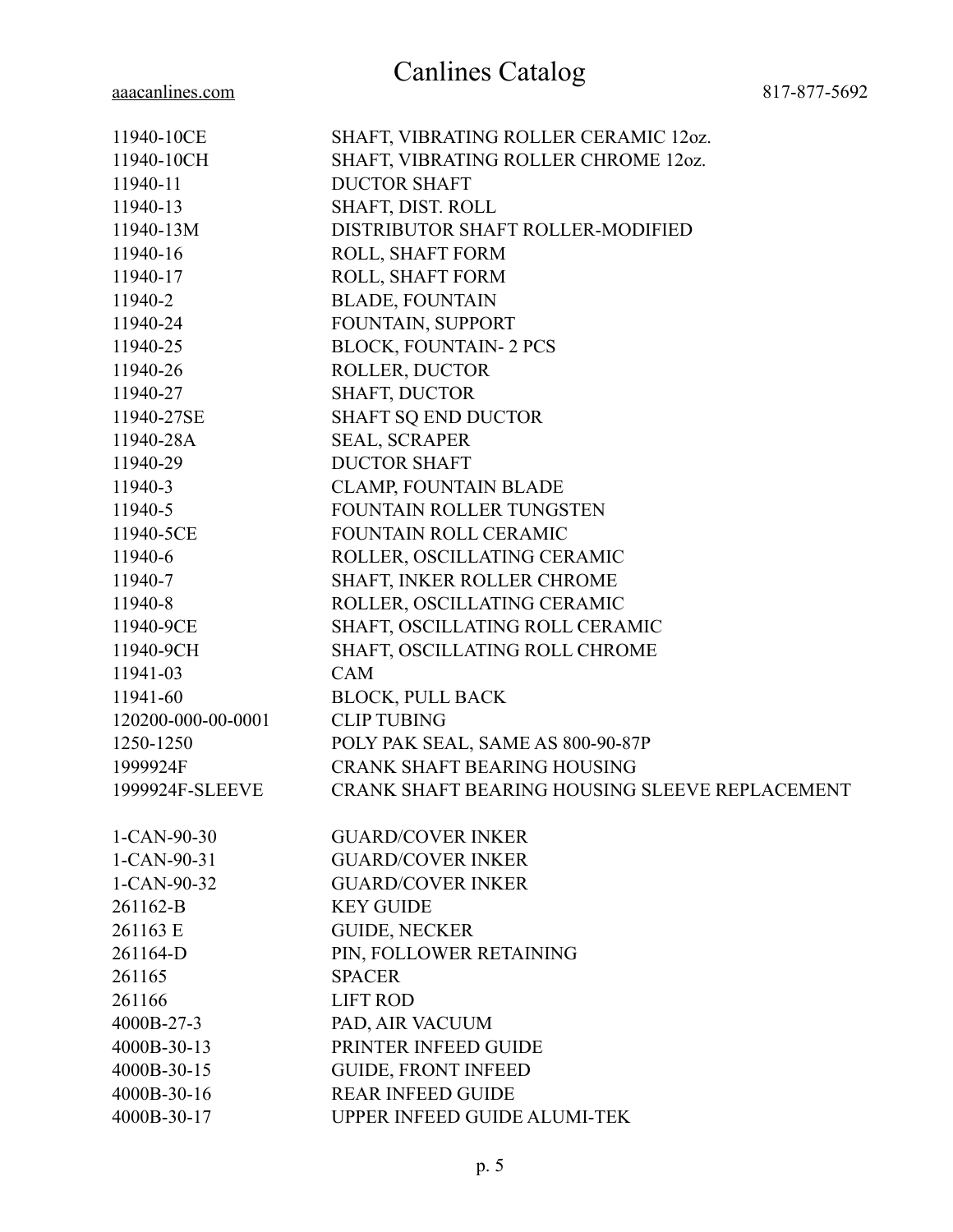| 4000B-30-18     | <b>GUIDE, CENTER INFEED</b>            |
|-----------------|----------------------------------------|
| 4000B-30-19     | <b>GUIDE, LOWER</b>                    |
| 4000B-30-22     | <b>GUIDE</b>                           |
| 4000B-30-23     | <b>GUIDE</b>                           |
| 4000B-30-26     | <b>WIPER GUIDE</b>                     |
| 4000B-30-27     | <b>BACK-UP STRIP</b>                   |
| 4000B-30-69     | GUIDE, LEFT UPPER, 24 oz.              |
| 4000B-30-70     | <b>UPPER GUIDE INFEED</b>              |
| 4000B-30-73     | <b>GUIDE INSERT 24oz.</b>              |
| 4000P-27-3      | PAD, AIR VACUUM, SEQUOIA TRANSFER      |
| 4000P-34-2      | APPLICATOR ROLL SHAFT OV               |
| 4000P-34-3      | SHAFT, GRAVURE ROLL                    |
| 41422W          | FLANGE NUT, STOP DUCTOR                |
| 41442           | DUCTOR LOCK OUT AIR CYLINDER BRACKET   |
| 41442A          | <b>AIR CYLINDER</b>                    |
| $4$ CAN-27-3-1  | PAD, AIR VACUUM                        |
| 4CAN-27-3-2     | PAD, AIR VACUUM                        |
| 4CAN-30-19A     | <b>LOWER GUIDE INSERT</b>              |
| 4CAN-30-19B     | <b>GUIDE BASE</b>                      |
| 5036024         | <b>SPINNER PULLEY</b>                  |
| 5076252         | <b>SPACER CLAMP RING FOR STARWHEEL</b> |
| 4-1000P-34-3    | <b>OVERVARNISH SHAFT</b>               |
| 4-1000P-34-3R   | REPAIR OVERVARNISH SHAFT               |
| 5-1000P-89-1    | 24 oz. FOUNTAIN ROLL/SPECIALTY ITEM    |
| 5-1000P-89-1R   | REPAIR 24 oz. FOUNTAIN ROLL            |
| 5-1000P-91-1    | SUPPORT, FOUNTAIN                      |
| $5-1000P-91-2$  | <b>BUTTON LOCATOR</b>                  |
| 5-1000P-97-5    | 24 oz. FOUNTAIN BLADE                  |
| $6-1000P-10-22$ | ARM, LOCKING                           |
| 6-1000P-10-44   | STUD, CAM LOCKING                      |
| 6-1000P-10-44M  | STUD, CAM LOCKING                      |
| 6-1000P-10-45   | CAP, ECCENTRIC LOCKING                 |
| $6-1000P-90-1$  | LOCATOR, FOUNTAIN BLOCK RIGHT HAND     |
| 6-1000P-90-2    | LOCATOR, FOUNTAIN BLOCK LEFT HAND      |
| $6-1000P-91-1$  | <b>BLOCK, FOUNTAIN</b>                 |
| 6-1000P-91-2    | <b>CLAMP, RH</b>                       |
| $6-1000P-91-3$  | <b>CLAMP, LH</b>                       |
| 6-1000P-91-4    | <b>GUARD, SHAFT RH</b>                 |
| $6-1000P-91-5$  | <b>GUARD, SHAFT LH</b>                 |
| 6-1000P-91-6    | <b>STUD</b>                            |
| 6-1000P-91-7    | PAD                                    |
| 6-1000P-99-1    | ARM, LRG, TIMING                       |
| 6-1000P-99-1RF  | <b>RING FEEDER RFN 7006-3.000</b>      |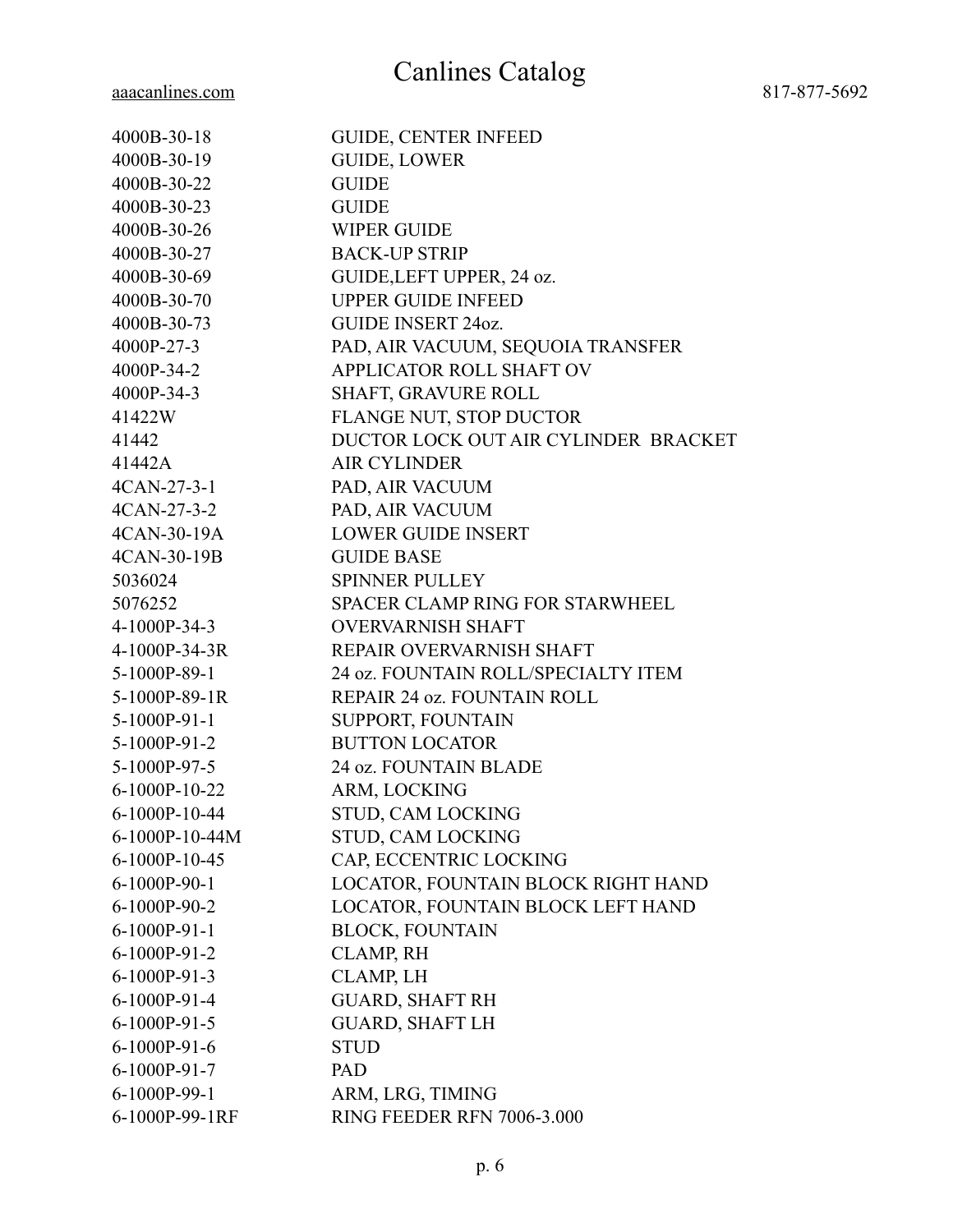| $6-1000P-363-1$      | PIVOT, CYLINDER                |
|----------------------|--------------------------------|
| 6-1000P-363-2        | EYE, CLEVIS                    |
| $6-1000P-363-3$      | <b>SPACER</b>                  |
| 6-1000P-363-4        | PIN, CLEVIS                    |
| 6-4000P-20-5         | SHAFT, SPINDLE DISC            |
| $6-4000P-21-13$      | PAD, VACUUM                    |
| $6 - 6000P - 33 - 1$ | <b>GRAVURE ROLL</b>            |
| $6 - 6000P - 90 - 1$ | <b>ANTI BACKLASH HUB</b>       |
| 6-6000P-90-2         | <b>RING BEARER</b>             |
| $6 - 6000P - 90 - 3$ | COLLAR, SPLIT                  |
| 6-6000P-90-4         | SHAFT PLATE CYLINDER, CHROME   |
| 6-6000P-90-4CE       | SHAFT, PLATE CYLINDER CERAMIC  |
| 6-6000P-90-5         | <b>SHAFT, FOUNTAIN</b>         |
| $6 - 6000P - 93 - 1$ | ROLLER, FOUNTAIN TUNGSTEN      |
| 6-6000P-310-4        | <b>BLADE</b>                   |
| 6-6000P-379-2        | <b>SUB SHAFT</b>               |
| 6-6000P-379-7        | PULLEY, IDLER                  |
| 6-CAN-6-308-13SE     | SQUARE END DUCTOR SHAFT 12oz.  |
| 6-CAN6-90-1          | <b>FOUNTAIN LOCATOR RIGHT</b>  |
| 6-CAN6-90-2          | FOUNTAIN LOCATOR LEFT          |
| 700266               | CAP, SPINDLE FRONT             |
| 700266BC             | CAP, SPINDLE FRONT             |
| 700301               | SHAFT, ECCENTRIC               |
| 716235               | ARM, REAR DUCTOR PIVOT         |
| 716236               | ARM, FRONT DUCTOR PIVOT        |
| 800-20-28            | <b>SPACER</b>                  |
| 800-20-32            | VAC PAD                        |
| 800-20-35            | PAD, BLOWOFF                   |
| 800-25-23            | <b>BUMPER ADJ. DISC.</b>       |
| 800-25-44            | <b>CUP SUCTION</b>             |
| 800-26-23            | <b>BUMPER ADJ. DISC.</b>       |
| 800-35-55            | <b>SPACER</b>                  |
| 800-35-63            | <b>SPACER</b>                  |
| 800-35-74            | <b>SPACER</b>                  |
| 800-45-9             | <b>SHAFT</b>                   |
| 800-45-12            | <b>IDLER SPROCKET</b>          |
| 800-89-2             | <b>BLADE, FOUNTAIN</b>         |
| 800-89-3LH           | <b>GUARD, SHAFT LEFT HAND</b>  |
| 800-89-3RH           | <b>GUARD, SHAFT RIGHT HAND</b> |
| 800-89-7             | <b>PIN</b>                     |
| 800-89-12KCJ         | ROLL, FOUNTAIN TUNGSTEN        |
| 800-90-4             | <b>CLAMPS, FOUNTAIN</b>        |
| 800-90-6             | HOUSING, OIL SEAL              |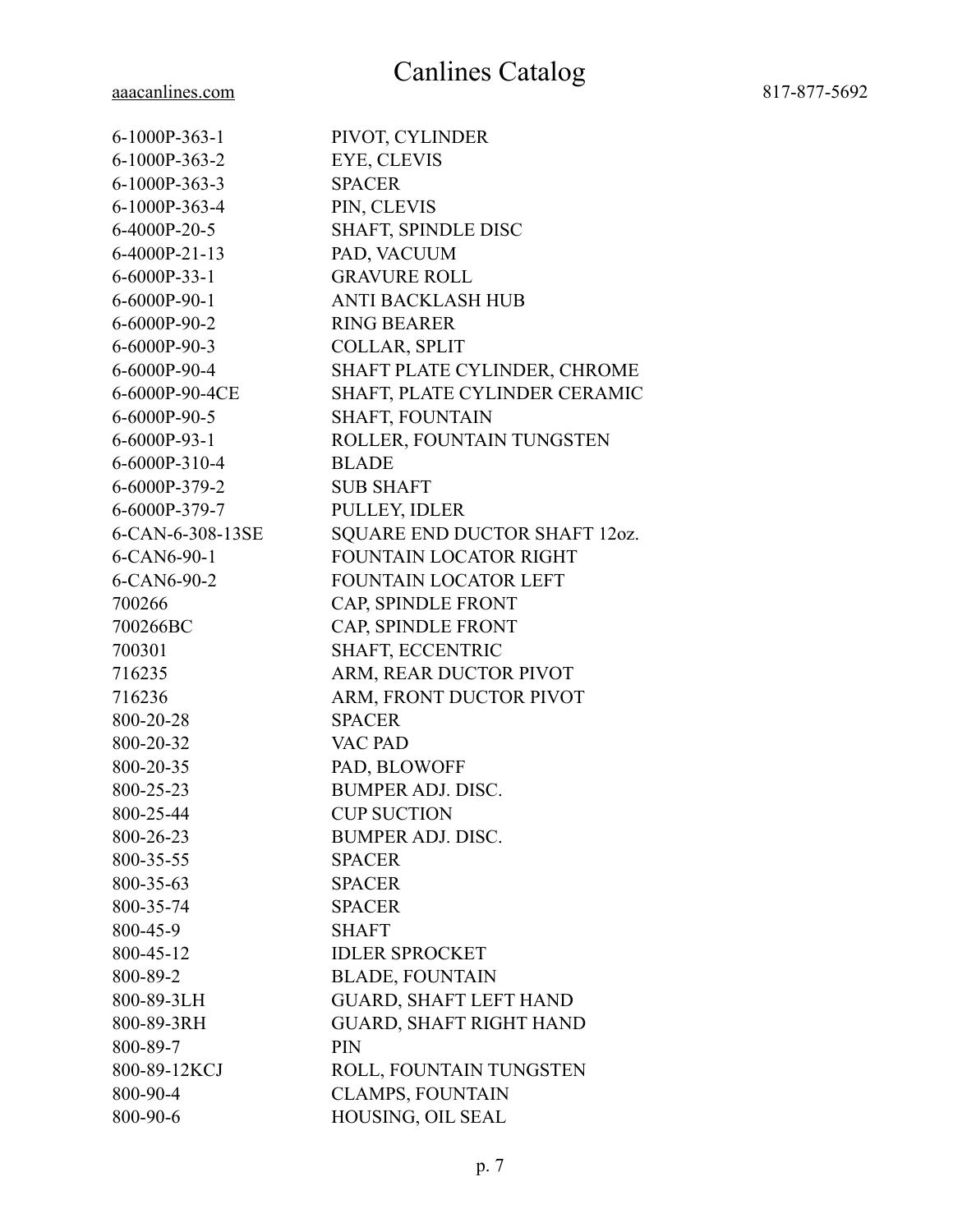| 800-90-8     | HOUSING, SEAL                      |
|--------------|------------------------------------|
| 800-90-10    | <b>SPACER</b>                      |
| 800-90-11    | <b>GEAR</b>                        |
| 800-90-12    | <b>SPACER</b>                      |
| 800-90-12A   | <b>SPACER</b>                      |
| 800-90-13    | COLLAR, PU                         |
| 800-90-21    | <b>WASHER THRUST</b>               |
| 800-90-26/29 | GEAR #20, SAME AS 1000P-90-57      |
| 800-90-27    | <b>SHAFT</b>                       |
| 800-90-29    | ROLL ECCENTRIC FORM                |
| 800-90-29P   | 1250-1250 POLYPAK SEAL             |
| 800-90-31    | <b>COLLAR</b>                      |
| 800-90-33    | <b>LOCKNUT</b>                     |
| 800-90-38    | GEAR #12, SAME AS 1000P-90-58      |
| 800-90-40    | <b>DISK HEAT TREATED</b>           |
| 800-90-40A   | CAM, SPLIT DUCTOR                  |
| 800-90-40B   | CAM, 1-1/2" SPLIT                  |
| 800-90-45    | ARM, PIVOT                         |
| 800-90-46    | <b>BLOCK, PIVOT</b>                |
| 800-90-47    | <b>SHAFT</b>                       |
| 800-90-47KIT | PARTS TO ASSEMBLY PIVOT BLOCK      |
| 800-90-48    | ADAPTER, PIVOT ARM                 |
| 800-90-48A   | ADAPTER, PIVOT ARM                 |
| 800-90-48B   | <b>BUSHING, BRONZE</b>             |
| 800-90-48C   | ADAPTER, PIVOT ARM MODIFIED/CONROE |
| 800-90-49    | <b>RETAINER</b>                    |
| 800-90-51    | CAP, INKER END                     |
| 800-90-52    | SHAFT, DISTRIBUTOR ROLL            |
| 800-90-54    | <b>WEDGE SCRAPER</b>               |
| 800-90-55    | KNIFE, SCRAPER WEDGE               |
| 800-90-57    | <b>MOUNT SCRAPER</b>               |
| 800-90-58    | <b>STOP, SCRAPER</b>               |
| 800-90-59    | <b>KNOB</b>                        |
| 800-90-61    | <b>ARM</b>                         |
| 800-90-62    | ARM, FORM ROLLER PIVOT             |
| 800-90-64    | ARM, FORM ROLLER PIVOT             |
| 800-90-66    | WEDGE, FRONT                       |
| 800-90-67    | SHAFT, FORM ROLL THROWOUT          |
| 800-90-68    | WEDGE, SHAFT                       |
| 800-90-69    | <b>WEDGE</b>                       |
| 800-90-70    | ARM, FORM ROLLER PIVOT             |
| 800-90-71    | ARM, FORM ROLLER PIVOT             |
| 800-90-72    | <b>STOP BLOCK</b>                  |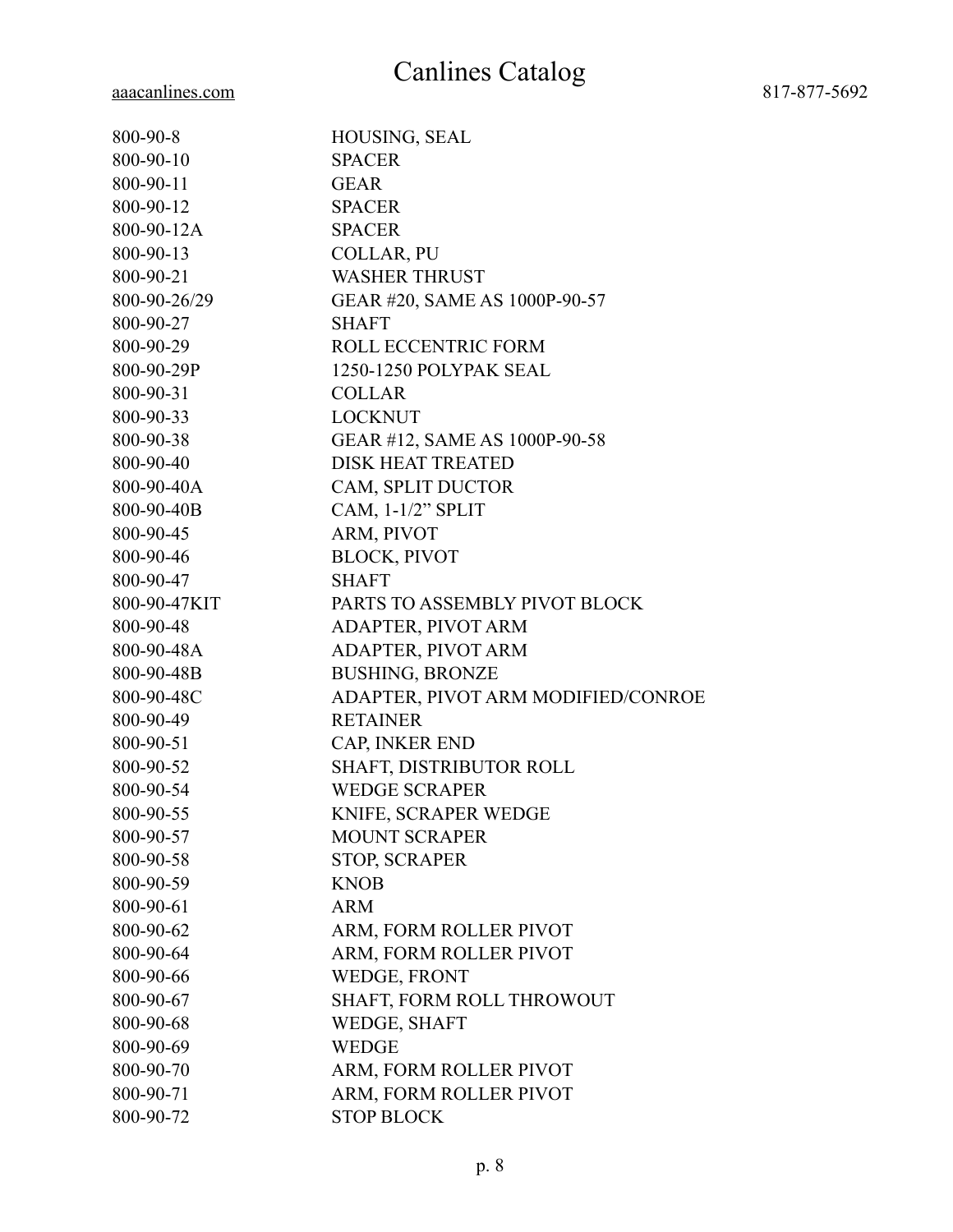| 800-90-73      | PIN GROOVE                           |
|----------------|--------------------------------------|
| 800-90-75      | <b>PIN</b>                           |
| 800-90-76      | ROD, ADJUSTING                       |
| 800-90-77      | <b>SPACER</b>                        |
| 800-90-79      | <b>SPRING</b>                        |
| 800-90-80      | PIN, GROOVER                         |
| 800-90-82      | PIN, GROOVER                         |
| 800-90-83      | <b>BLOCK LH DISTRIBUTOR ROLL</b>     |
| 800-90-83A     | DISTRIBUTOR BLOCK ASSEMBLY MODIFIED  |
| 800-90-84      | BLOCK, RH DISTRIBUTOR ROLL           |
| 800-90-84A     | DISTRIBUTOR BLOCK ASSYEMBLY MODIFIED |
| 800-90-85      | SPRING, EXTENSION                    |
| 800-90-87P     | POLY PAK SEAL                        |
| 800-90-88      | ADAPTER, VIBRATING SHAFT             |
| 800-90-88M     | ADAPTER, VIBRATING SHAFT MODIFIER    |
| 800-90-89      | <b>RETAINER</b>                      |
| 800-90-96      | <b>CAM</b>                           |
| 800-90-97      | <b>CAM</b>                           |
| 800-90-101     | <b>ADAPTER</b>                       |
| 800-90-104     | <b>COUPLING FLEX</b>                 |
| 800-90-105     | SHAFT, FOUNTAIN ROLL                 |
| 800-90-107     | GEAR SPUR SAME AS 1000P-90-59        |
| 800-90-112     | PIVOT DUCTOR ROLL                    |
| 800-90-112BC   | PIVOT DUCTOR ROLL                    |
| 800-90-112SP   | PIVOT, DUCTOR ROLL                   |
| 800-90-114     | <b>SPRING EXTENSION</b>              |
| 800-90-115     | <b>DUCTOR PIVOT CLAMP</b>            |
| 800-90-116/132 | <b>ARM DUCTOR</b>                    |
| 800-90-116SP   | ARM, DUCTOR PIVOT                    |
| 800-90-117     | PIN, GROOVE                          |
| 800-90-123     | <b>SHAFT DUCTOR</b>                  |
| 800-90-123 BC  | <b>SHAFT PIVOT ARM</b>               |
| 800-90-123 BFW | <b>SHAFT, SHORT DUCTOR</b>           |
| 800-90-123 SS  | <b>SHAFT, SHORT DUCTOR</b>           |
| 800-90-123A    | <b>SHAFT, DUCTOR</b>                 |
| 800-90-123AFW  | <b>SHAFT SHORT DUCTOR</b>            |
| 800-90-123B    | <b>SHAFT, DUCTOR</b>                 |
| 800-90-123BC   | SHAFT, PIVOT ARM                     |
| 800-90-123BFW  | <b>SHAFT, SHORT DUCTOR</b>           |
| 800-90-124     | ADAPTER, SUPPORT PIVOT               |
| 800-90-125     | <b>AIR CYLINDER</b>                  |
| 800-90-126     | <b>DOWEL</b>                         |
| 800-90-127     | SUPPORT, AIR CYLINDER                |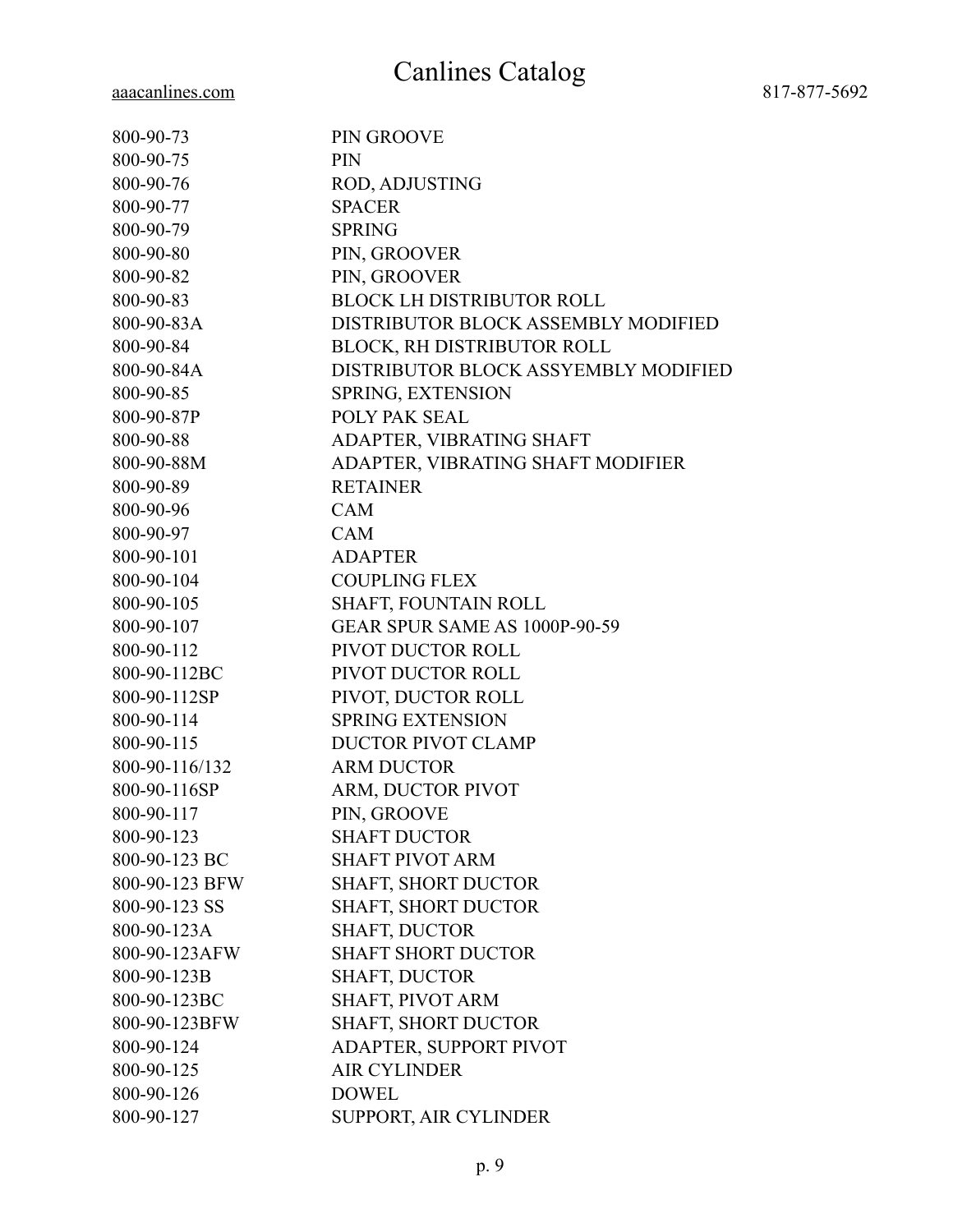| 800-90-129    | <b>LINK</b>                                 |
|---------------|---------------------------------------------|
| 800-90-130M   | <b>SPACER</b>                               |
| 800-90-132SP  | ARM, DUCTOR PIVOT                           |
| 800-90-133    | FLANGE, PRE LOAD CAP                        |
| 800-90-134    | SPRING, EXTENSION (AKA 1019107-063-00-0175) |
| 800-90-135    | <b>SPACER</b>                               |
| 800-90-135BR  | <b>SPACER IN BRASS</b>                      |
| 800-90-137    | <b>SPACER</b>                               |
| 800-90-138    | SPRING, DIECO HIGH PRESSURE                 |
| 800-90-139    | <b>SPACER</b>                               |
| 800-90-149    | <b>GUARD, INKER</b>                         |
| 800-90-151    | <b>CLIP, INKER</b>                          |
| 800-90-152    | <b>CLIP</b>                                 |
| 800-90-157    | <b>SHAFT, FORM ROLLER</b>                   |
| 800-90-158    | <b>SHAFT, FORM ROLLER</b>                   |
| 800-90-159    | BRACKET, FORM ROLL LH                       |
| 800-90-160    | BRACKET, FORM ROLL RH                       |
| 800-90-161    | ADAPTER, ECCENTRIC LH                       |
| 800-90-162    | ADAPTER, ECCENTRIC RH                       |
| 800-90-163    | ADAPTER, OSCILLATING SHAFT                  |
| 800-90-163M   | ADAPTER OSCILLATING SHAFT MODIFIED          |
| 800-90-164    | PLATE, DUCTOR WEAR                          |
| 800-90-165    | PLATE, DUCTOR ARM                           |
| 800-90-166    | <b>SPRING</b>                               |
| 800-90-166P   | <b>SPRING</b>                               |
| 800-90-176    | <b>COLLAR</b>                               |
| 800-90-232-1A | <b>FORM ROLL SHAFT</b>                      |
| 800-90-233-1A | <b>FORM ROLL SHAFT</b>                      |
| 800-91-7LH    | <b>LEFT HAND FRAME</b>                      |
| 800-91-7RH    | <b>RIGHT HAND FRAME</b>                     |
| 800-91-8      | PIVOT CLAMP                                 |
| 800-91-9      | <b>BLOCK, STOP</b>                          |
| 800-91-10     | <b>BLADE, INKER FOUNTAIN</b>                |
| 800-91-16     | SPRING, DIECO DIE                           |
| 800-91-18     | SPRING, COMPRESSION                         |
| 800-91-19     | <b>EYEBOLT</b>                              |
| 800-91-21     | <b>BOLT, FOUNTAIN BLOCK</b>                 |
| 800-92-2      | KEY, PLATE CYLINDER                         |
| 800-92-6      | STUD, PLATE CYLINDER ECCENTRIC              |
| 800-92-7      | <b>HUB PLATE CYLIDER</b>                    |
| 800-92-9      | END CAP, PLATE CYLIDER                      |
| 800-93-5      | <b>SPACER</b>                               |
| 800-93-7      | <b>ADAPTER BUSHING</b>                      |
|               |                                             |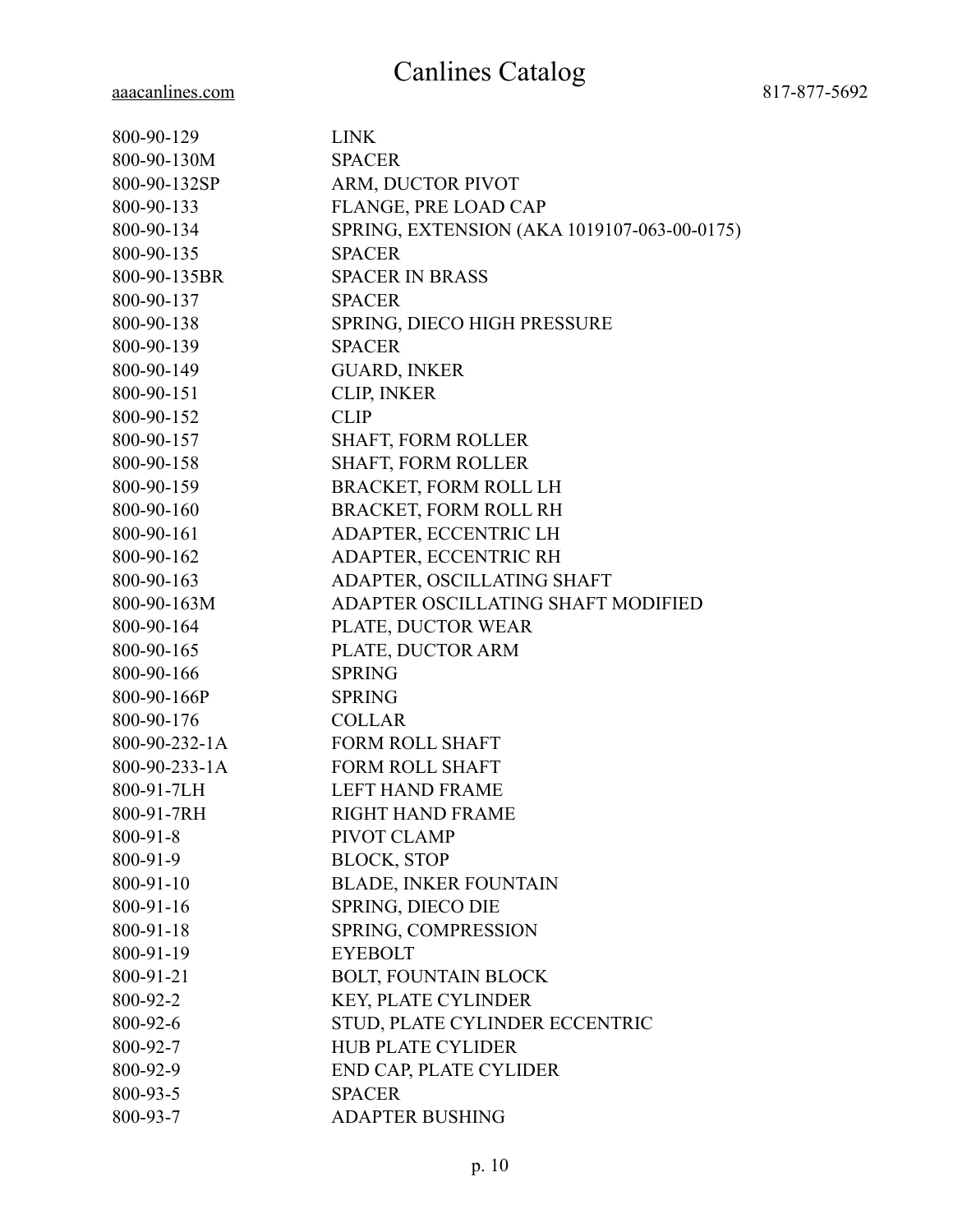| 800-93-8    | <b>KNOB, INKER</b>                                               |
|-------------|------------------------------------------------------------------|
| 800-93-11   | <b>ARM SUPPORT</b>                                               |
| 800-93-11RF | TIMING ARM, RING FEEDER STYLE                                    |
| 800-99-1    | <b>SHAFT</b>                                                     |
| 800-99-3    | <b>ADAPTER</b>                                                   |
| 800-99-4    | <b>SPACER</b>                                                    |
| 800-99-5    | <b>LINK</b>                                                      |
| 800-99-6    | PIN, CLEVIS                                                      |
| 800-99-7    | <b>CLEVIS EYE</b>                                                |
| 800-99-8    | <b>SUPPORT</b>                                                   |
| 800-99-9    | AIR CYLINDER LARGE PHD SERIES AVP,<br>1-1/8 BORE X 2" STROKE P-D |
| 800-99-11   | PIN, GROOVE GP 0250-3000-G                                       |
| 800-99-12   | <b>SPRING, EXTENSION</b>                                         |
| 800-99-13   | <b>WEDGE</b>                                                     |
| 800-99-14   | <b>WEDGE</b>                                                     |
| 800-99-15   | <b>PAD</b>                                                       |
| 800-99-16   | PAD, REAR                                                        |
| 800-308-2   | SHAFT, FIXED CHROME                                              |
| 800-308-5   | <b>SHAFT, ROLLER</b>                                             |
| 800-308-13  | <b>TUBE</b>                                                      |
| 800-308-14  | O-RING                                                           |
| 800-308-15  | O-RING                                                           |
| 800-308-16  | <b>ADAPTER</b>                                                   |
| 800-308-17  | <b>COLLAR, SHAFT</b>                                             |
| 800-308-29  | ROLLER, VIBRATING                                                |
| 800-308-29M | ROLL, CERAMIC                                                    |
| 800-330-4   | <b>ADAPTER</b>                                                   |
| 800-330-5   | <b>ADAPTER</b>                                                   |
| 800-330-6   | <b>ADAPTER</b>                                                   |
| 800-330-6FW | <b>ADAPT, SPE</b>                                                |
| 800-330-7   | <b>ADAPTER</b>                                                   |
| 800-330-7FW | <b>ADAPTER</b>                                                   |
| 800-330-9   | <b>ADAPTER</b>                                                   |
| 800-339-1   | PLATE CYLINDER SHAFT                                             |
| 800-339-2   | HOUSING, BEARING                                                 |
| 800-339-3   | CAP, SEAL RETAINING                                              |
| 800-339-4   | <b>RETAINER</b>                                                  |
| 800X-90-63  | WEDGE, FRONT                                                     |
| 800X-90-64  | WEDGE, REAR                                                      |
| 800X-90-66  | SHAFT, PIVOT ARM                                                 |
| 81656-1     | <b>BUSHING FLANGE</b>                                            |
| 81656-2     | <b>BUSHING FLANGE</b>                                            |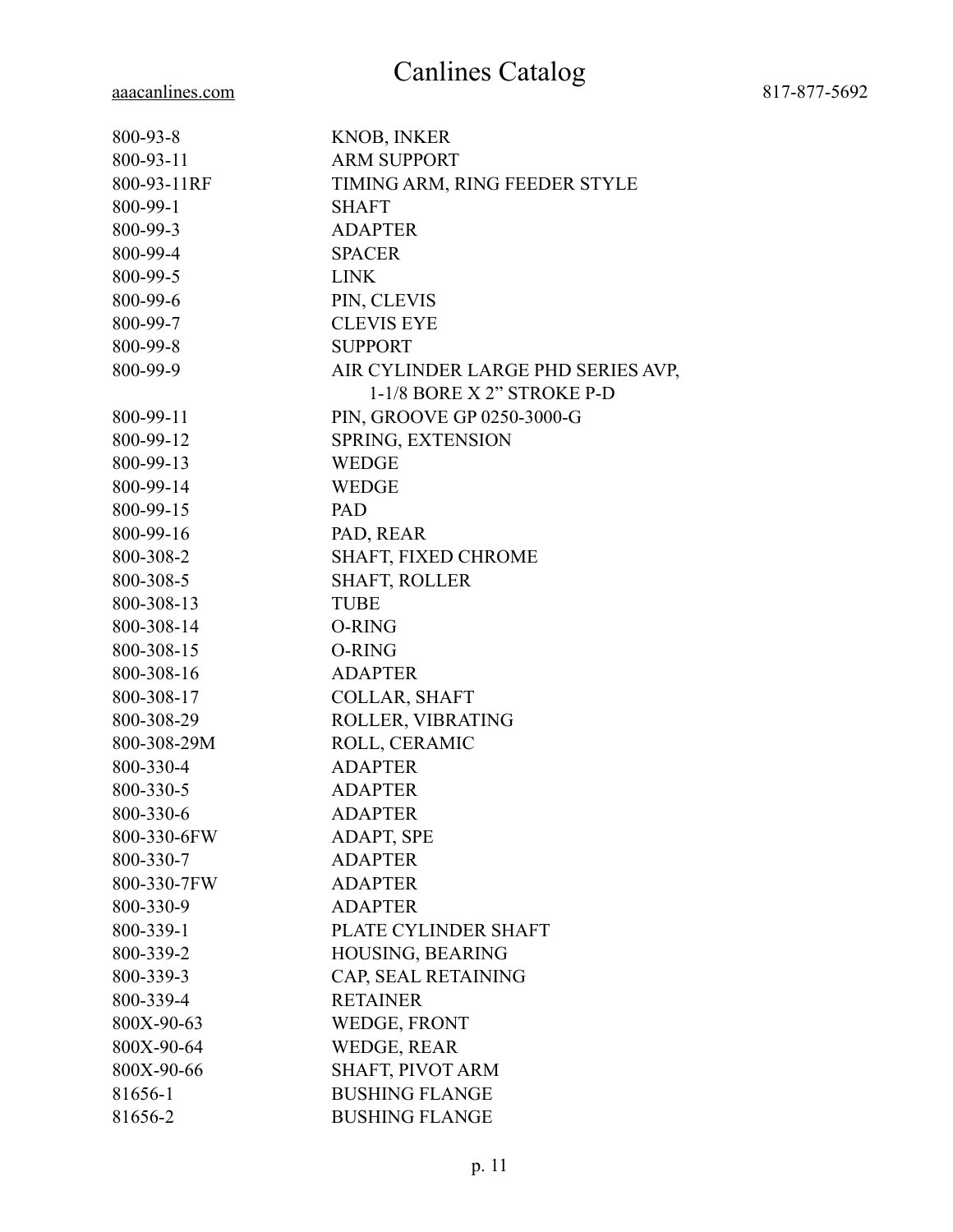| 81656-3       | <b>BUSHING FLANGE</b>                 |
|---------------|---------------------------------------|
| 81656-4       | <b>BUSHING FLANGE</b>                 |
| 82359-1       | <b>GREASE CAP</b>                     |
| 82359-2       | <b>GREASE CAP</b>                     |
| 8-6000P-329-7 | SHAFT, OSCILLATING UPPER GOLDEN       |
| 8-6000P-329-8 | SHAFT, OSCILLATING LOWER GOLDEN       |
| 8-6000P-394-4 | SHAFT, VIBRATING ROLLER 24 oz. CHROME |
| 8-6000P-394-5 | SHAFT, VIBRATION ROLLER 24oz. CHROME  |
| 94-00-1130    | <b>INSERT VACUUM FLANGE</b>           |
| 97000112-1    | <b>GEAR, MAIN DRIVE</b>               |
| 97000113-1    | <b>GEAR, MAIN DRIVE</b>               |
| 97002664      | <b>BEARING PAD</b>                    |
| 97005730      | <b>BUSHING MP</b>                     |
| 97005732      | PUSH SLEEVE CERAMIC COATED            |
| 97007635      | <b>SPACER RING</b>                    |
| 97009751      | <b>FOUNTAIN ROLL</b>                  |
| 97009968      | <b>ADJUSTABLE TRIMMER SHAFT</b>       |
| 97012404      | <b>TRANSFER SHAFT</b>                 |
| 97014966      | SPINNER, SPINNER, CHROMED & GROOVE    |
| 97019966      | ARM, BOTTOM FORMER SUPPORT MP         |
| 97021644R     | REPAIR, CUPPER PUSH ROD               |
| 97030864      | AIR CYLINDER HOUSING                  |
| 97301652      | <b>SPACER-I/S SPRAY</b>               |
| 97500045R     | <b>SHAFT-CUP HOLDER PIVOT</b>         |
| 9750-1086R    | <b>CUP HOLDER FEEDER YOKE</b>         |
| 97502194R     | <b>CUPPER PUSH ROD</b>                |
| 988-1         | <b>ARM</b>                            |
| 988-2         | <b>ARM</b>                            |
| 988-3         | <b>ARM</b>                            |
| 988-4         | <b>ARM</b>                            |
| 988-5         | WEDGE                                 |
| 988-6         | <b>WEDGE</b>                          |
| 988-7LH       | <b>SCREW</b>                          |
| 988-7RH       | <b>SCREW</b>                          |
| 988-8         | <b>ADAPTER</b>                        |
| 988-9         | <b>SHAFT</b>                          |
| 988-10        | <b>SPACER</b>                         |
| 988-11        | <b>SPACER</b>                         |
| 988-14        | <b>SHIELD</b>                         |
| 988-15        | <b>BRACKET</b>                        |
| 988-16        | <b>BRACKET</b>                        |
| 988-17        | CABLE, FLEX 5610K41 8" LONG           |
| 988-18        | KNOB, ALUMINUM                        |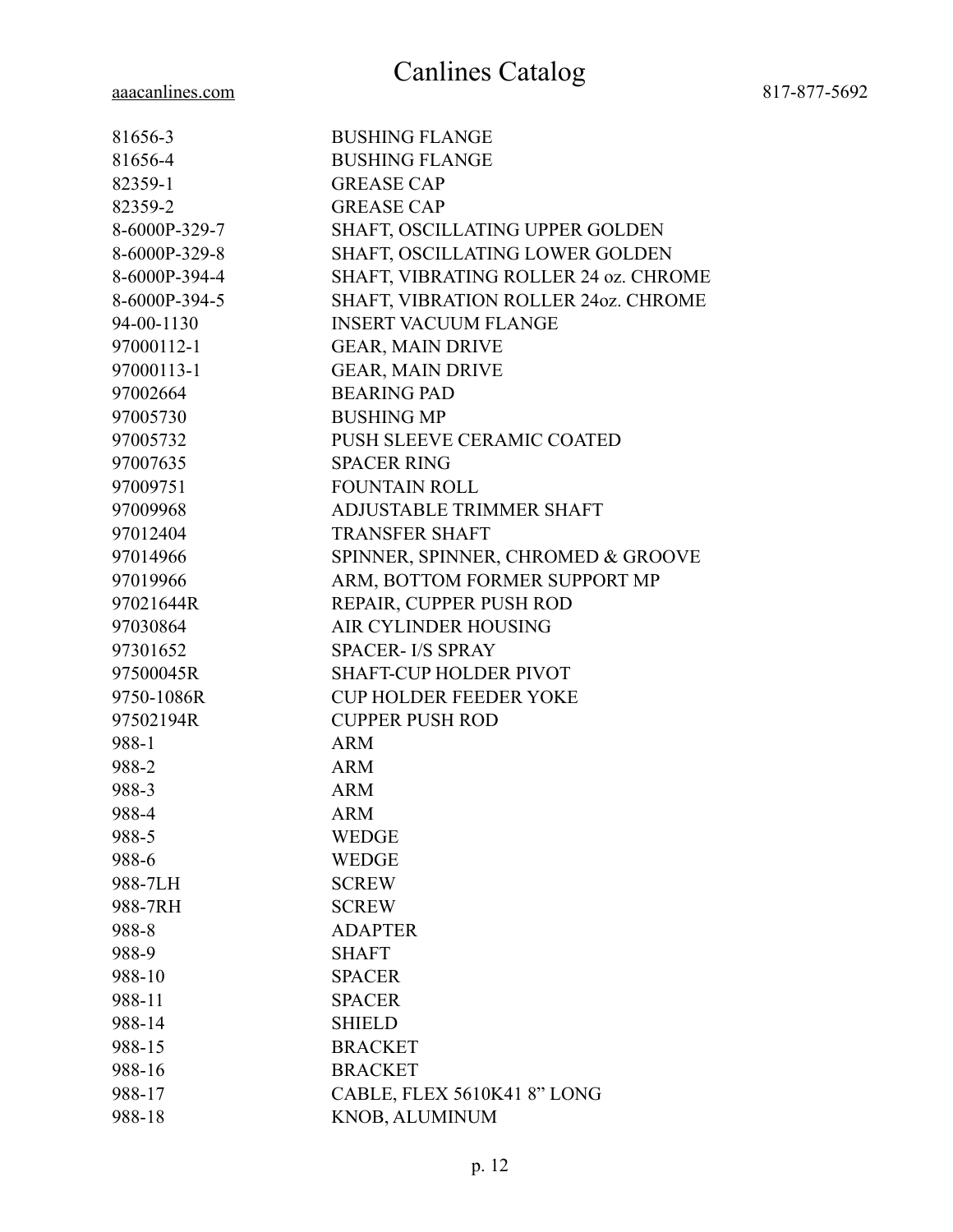988-99-5 988-A-199 988-A-200 CAN-11-24 CAN-11-54 CAN-1413A CAN-1413B CAN-17 CAN-18 CAN-18W CAN-21-2 CAN-24 CAN-30-65 CAN-30-269 CAN-32 CAN-47-1 CAN-47-2 CAN-47-B CAN-50 CAN-86 CAN-89-51 CAN-89-51M CAN-89-81 CAN-89-139 CAN-89-140 CAN-89-242 CAN-90-20SE CAN-90-81-93ASSY CAN-90-81-93B CAN-90-81-94 CAN-90-81-94 KIT CAN-90-81-KIT CAN-90-81-94B CAN-90-81-94ASSY CAN-90-83A CAN-90-84A CAN-90-96 CAN-90-149 CAN-91-1 CAN-106 CAN-107 LINK FORM ROLL THROW OFF ASSY FORM ROLL THROW OFF ASSY PLATE GRIPPER BASE ANC NECKER INSERT INNER-OUTER INFEED GUIDE-LONG 16-24oz. CENTER UPPER INFEED GDE. SHORT16-24oz. INFEED GUIDE VACUUM PAD BASE STARWHEEL 24oz. INFEED GUIDE LOWER INFEED GUIDE LOWER STARWHEEL 32oz. BLOCK ADJUSTING BLOCK ADJUSTING BASE BLOCK ADJUSTING SPACER PENETRATE WASHER/HARDENED WASHER 60-62 RC FOUNTAIN BLADE 16oz. FOUNTAIN BLADE W/SLOTS 16oz. OV FOUNTAIN BLADE PLATE, SIDE, OPERATOR PLATE, SIDE, BACK MACHINE FOUNTAIN BLADE 24oz. SQUARE END DUCTOR SHAFT DISTRIBUTOR BLOCK ASSEMBLY LEFT HAND DISTRIBUTOR ROLL BLOCK LEFT HAND LOCK DISTRIBUTOR ROLL HARDWARE DISTRIBUTOR ROLL PARTS, SET SCREW, PIN, NUT, BOLT, SPRING KIT, HARDWARE INKER REBUILD SYSTEM DISTRIBUTOR ROLL BLOCK RIGHT HAND DISTRIBUTOR BLOCK ASSEMBLY RIGHT HAND DISTRIBUTOR BLOCK ASSEMBLY MODIFIED DISTRIBUTOR BLOCK ASSEMBLY MODIFIED DUCTOR PIVOT CAM COVER INKER STOP BLOCK REPLACED 800-91-9 OUTER GUIDE 32 oz. INNER GUIDE 32 oz.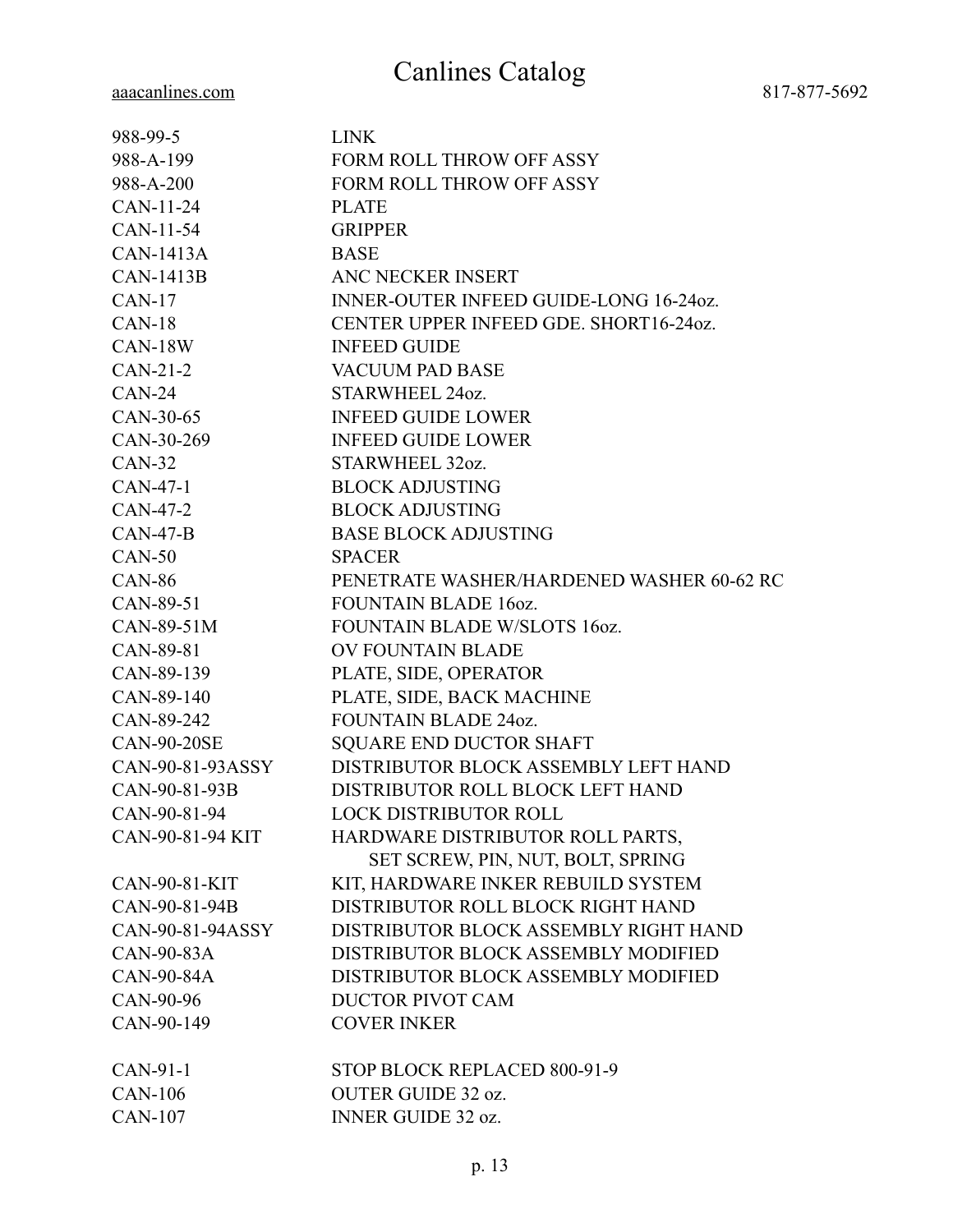#### Canlines Catalog 817-877-5692

| aaacanlines.com |
|-----------------|

| <b>CAN-111A</b> | GUIDE, INNER-BALL#P1ZZC-D0565           |
|-----------------|-----------------------------------------|
| $CAN-111B$      | GUIDE, CENTER-BALL#P1ZZC-D0566          |
| <b>CAN-111C</b> | BASE FOR GUIDES A, B, GBC               |
| <b>CAN-111D</b> | ALUMINUM BASE FOR 16-24 oz.             |
| CAN-111-17      | <b>UPPER INFEED GUIDE OUTER 1" THK.</b> |
| CAN-111-18      | <b>GUIDE INNER 160z.-240z. 1" THK.</b>  |
| CAN-111-19      | BODYMAKER INFEED CUP GUIDE 12oz.        |
| CAN-111-19B     | <b>BODYMAKER INFEED BRACKET</b>         |
| CAN-111-24      | BODYMAKER INFEED CUP GUIDE 24 oz.       |
| CAN-111-24B     | BODYMAKER INFEED BRACKET 24 oz.         |
| CAN-111-50      | CAN GUIDE 12 oz. TALL 209               |
| CAN-111-71      | <b>INNER GUIDE 24 oz.</b>               |
| CAN-111-106     | <b>OUTER GUIDE</b>                      |
| CAN-111-117     | CAN GUIDE 12 oz. TALL 209               |
| CAN-111-118     | CAN GUIDE 12 oz. TALL 209               |
| CAN-111-119     | <b>INFEED GUIDE INNER OUTER</b>         |
| CAN-111-120     | <b>INFEED GUIDE CENTER</b>              |
| CAN-111-270     | INFEED GUIDE 7.5 oz. 2.04               |
| CAN-111-271     | INFEED GUIDE 7.5 oz. 2.04               |
| CAN-111GBC      | <b>GUIDE, INFEED</b>                    |
| CAN-144-ASSY    | GEAR ANTIBACKLASH ASSY. ALUM. BRON.     |
| CAN-236-3       | <b>TRANSFER WHEEL</b>                   |
| CAN-236-4       | <b>VACUUM WEAR PLATE</b>                |
| CAN-236-5       | HOUSING, VACUUM CONNECTOR               |
| CAN-236-6       | <b>RETAINER</b>                         |
| CAN-330-4A      | ADAPTER, DUCTOR CAM                     |
| $CAN-330-4B$    | ADAPTER, DUCTOR CAM CAP                 |
| CAN-330-6       | <b>ADAPTER</b>                          |
| CAN-330-7       | DUCTOR, ADAPTER                         |
| <b>CAN-896</b>  | WIPER LH                                |
| <b>CAN-897</b>  | <b>WIPER RH</b>                         |
| CAN-1047-A      | <b>SPRING ADAPTER</b>                   |
| CAN-7545-1      | <b>BEARING HOUSING</b>                  |
| CAN-7545-2      | <b>BEARING SLEEVE</b>                   |
| CAN-7545-3      | <b>BEARING CAP</b>                      |
| CAN-11940-10    | SHAFT, INKER ROLLER CHROME              |
| CAN-11940-10CE  | SHAFT, INKER ROLLER CERAMIC             |
| CAN-11940-27SE  | DUCTOR SHAFT, SQUARE END                |
| CAN-11940-7     | SHAFT, INKER ROLLER CHROME              |
| CAN-11940-9     | SHAFT, INKER ROLLER CHROME              |
| CAN-11940-9CE   | SHAFT, INKER ROLLER CERAMIC             |
| CAN-266525      | AIR MANIFOLD DISK UPPER                 |
| CAN-45191-12    | SKBR-JAMBREAKER 12 oz.                  |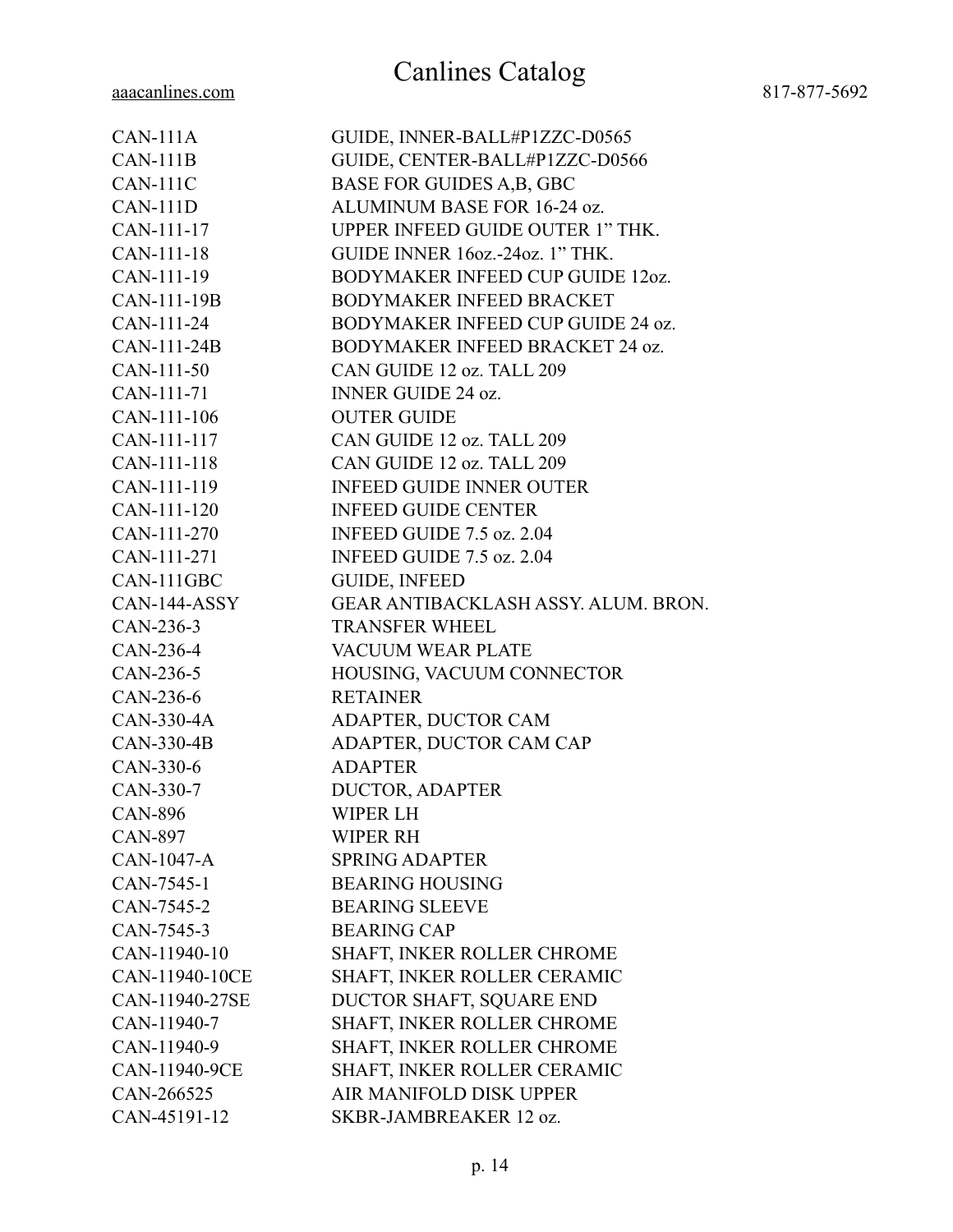| CAN-45191-24                            | SKBR-JAMBREAKER 24 oz.                      |
|-----------------------------------------|---------------------------------------------|
| CAN-81656-4                             | <b>DUCTOR ARM ADAPTER</b>                   |
| CAN-1700757                             | <b>GUIDE, STRIPPER CAN</b>                  |
| CAN-1700758                             | <b>GUIDE, CAN STRIPPER</b>                  |
| CAN-1700980                             | 24oz. EJECTOR BLADE                         |
| CAN-01024603                            | <b>SEAL RETAINER-12 STATION</b>             |
| CAN-97006905                            | <b>SLEEVE RETAINER</b>                      |
| CAN-97015989                            | 12 oz. VIB. ROLLER                          |
| CAN-97501376                            | PLATE, END CUP HOLDER                       |
| $CAN-AAA-1501$                          | ANC STARWHEEL 211/DIA                       |
| $CAN-AAA-1600$                          | BELVAC COLLAR, ANTI JAM                     |
| <b>CAN-B0689</b>                        | <b>PLUNGER</b>                              |
| CAN-B7633                               | <b>GRABBER, REAR HALF</b>                   |
| <b>CAN-B8057</b>                        | <b>PLUNGER</b>                              |
| CAN-B8057 BASE                          | PLUNGER, INTEGRAL MOUNT                     |
| CAN-C3309                               | <b>MOVABLE GRABBER HALF</b>                 |
| HC3577                                  | LIGHT TESTER SHUTTER SEAL                   |
| ICM PULLEY                              | ICM SPINNER PULLEY                          |
| $INC-45-6$                              | <b>BUSHING DECO PEDASTAL</b>                |
| P112D-D1237                             | <b>BOTTOM FORMER HOUSING</b>                |
| P114C-D0272                             | <b>SLIDE BUSHING MK3 TRIMMER</b>            |
| P114D-X0025                             | REWORK TRIMMER CARTRIDGE                    |
| P122-D002                               | <b>FOUNTAIN ROLL SHAFT</b>                  |
| P122B-D0917                             | KEY, FLOW CONTROL, FOUNTAIN, INK CD-2 STYLE |
| P122B-D1038                             | ARM, DUCTOR FOR PNEUMATIC MOD               |
| P <sub>122</sub> B-SK <sub>51</sub> -73 | SHAFT, DUCTOR ROLL 24oz. GOLDEN             |
| P122C-D0565                             | <b>OUTER GUIDE (SAME AS CAN-111A)</b>       |
| P122C-D0566                             | INNER GUIDE-(SAME AS CAN-111B)              |
| P122C-D0606                             | <b>SPROCKET</b>                             |
| P122C-D0909                             | DISTRIBUTOR ROLL SHAFT, 12oz.               |
| P122D-039                               | SHAFT, MODIFIED DUCTOR ROLL                 |
| P122D-061                               | <b>SHAFT INKER CAM DRIVE</b>                |
| P122D-D0896                             | GUARD, SHAFT RIGHT 160z. INK FOUNTAIN CD-2  |
| P122D-D0897                             | GUARD, SHAFT LEFT 160z. INK FOUNTAIN CD-2   |
| P122D-D0896FTW                          | <b>MODIFIED GUARD SHAFT LEFT</b>            |
| P122D-D0897FTW                          | MODIFIED GUARD SHAFT RIGHT                  |
| P122D-D0918                             | GUARD, SHAFT LEFT 12 oz. INK FOUNTAIN CD-2  |
| P122D-D0919                             | GUARD, SHAFT RIGHT 10 oz. INK FOUNTAIN CD-2 |
| P128B-D0061                             | <b>BOLT VACUUM WHEEL</b>                    |
| RT30-3104                               | PLUG 12oz.                                  |
| RT30-3203                               | <b>VACUUM PAD</b>                           |
| RT30-3302                               | VACUUM HOSE CONNECTING RING                 |
| RT30-5303                               | ADJUSTING, SPANNER NUT                      |